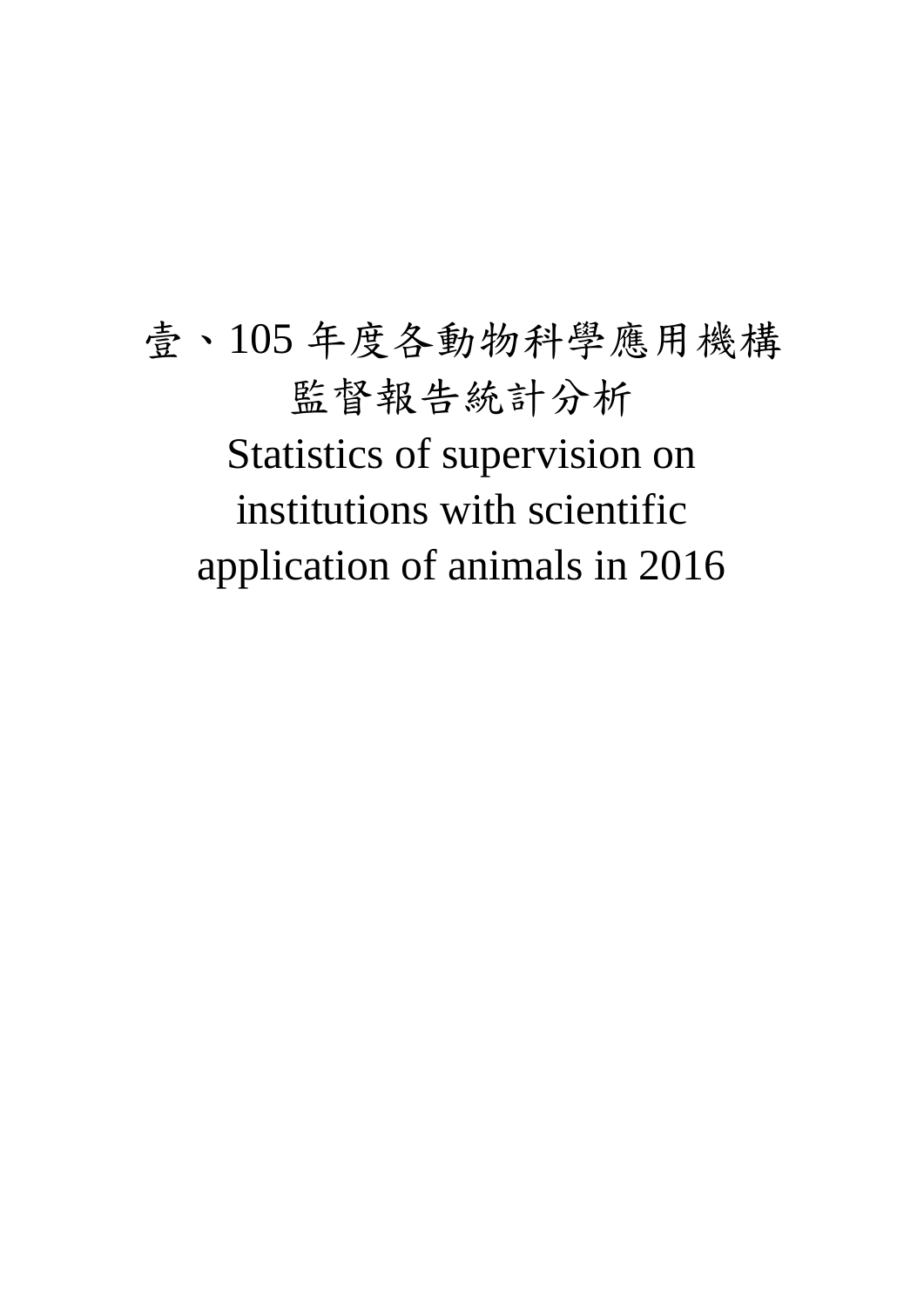# 一、編輯與統計簡述

行政院農業委員會(以下簡稱農委會)為落實國內實驗動物的人道管理 及動物福祉,每年依據國內動物科學應用機構使用實驗動物(係指科學應用 目的而飼養或管領的脊椎動物)的概況,以及動物科學應用機構實地監督查 核結果,編製成實驗動物人道管理年報,供後續監督管理及各機構參考。年 報內所引用資料為國內執行動物科學應用並依法設置實驗動物照護及使用 委員會或小組(以下簡稱照護小組)的機構,於每年度結束後(隔年3月底前) 函報農委會備查的監督報告內容,並記錄動物科學應用機構實地查核結果。

本年報內容主要包含兩大部分:第一部分為 105 年度國內各機構執行 實驗動物科學應用狀態分析,以及 96~105 年度實驗動物使用情形統計分析, 所採用的資料為各機構照護小組依照動物保護法(以下簡稱動保法)規定要 求所報送之年度監督報告內容。第二部分則為 105 年度實驗動物科學應用 機構實地查核結果,此部分為使內容與年報年度及第一部分之「國內各機構 執行實驗動物科學應用狀態分析 | 年度一致, 自本年度起調整, 該部分資料 乃委請外部查核小組總召集人洪昭竹博士綜合各受查機構的實地查核結果 與建議進行總評,而為確保各受查機構內部業務的隱私權,僅附上查核結果 一覽表。

本年度全國進行動物科學應用機構的數量較前一年度略減,但動物設 施房舍規模變動不大。依據協會彙整各機構報送農委會的監督報告資料顯 示,至 105年度止,依動保法規定備查設置照護小組的機構計有 211 家, 105年間撤銷了7家機構,包含了「藥物工廠」2家,「學校」、「動物用藥品 廠」、「醫院」及「其他」各佔 1 家;而增加了 3 家,「生物製劑工廠」、「醫 院」及「其他」各為1家,總體而言,較104年度之215家少了4家。若以 機構類別區分(圖1),其中「專科以上學校」的數量占全國機構總數三分之 一以上(33%),其次為「試驗研究機構」佔 31%,其他依序為「醫院」(13%)、 「動物藥品工廠」(8%)、「生物製劑工廠」(6%)、「藥物工廠」(5%)及「其他」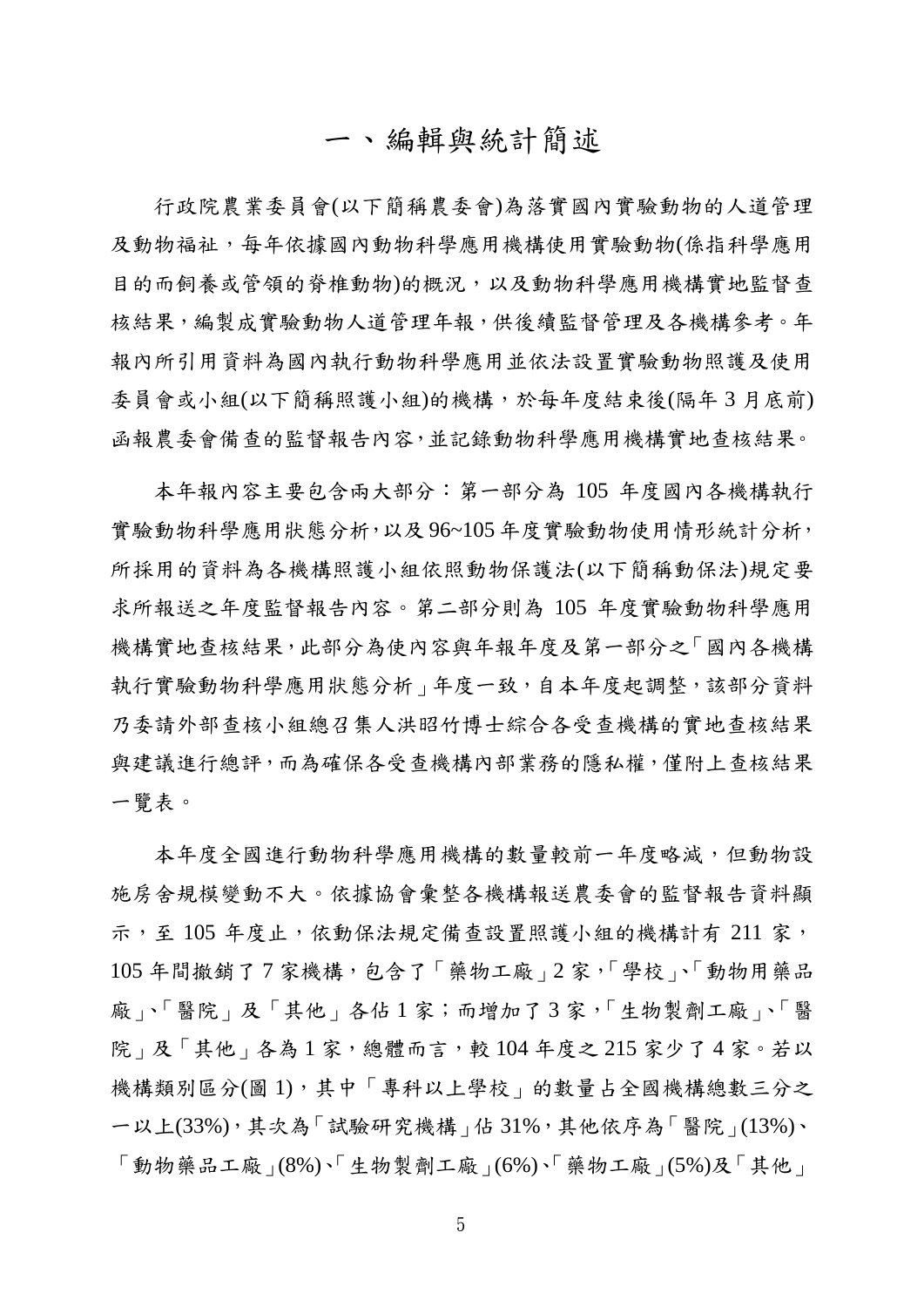$(4\%)$ 

若以動物設施規模大小進行分類分析(表 2、圖 2),國內各機構所擁有 的「陸棲類封閉型」設施,無論在總面積及房舍總數都遠超過「陸棲類開放 型」及「水棲類」。「陸棲類封閉型」中又以「試驗研究機構」及「專科以上 學校 | 2 類機構所佔有的面積最大(表 3)。動物房舍規模若以機構類別進行 分類,「試驗研究機構」所佔的面積 183,541 m2為最大,其次依序是「專科 以上學校 | 59,190m<sup>2、「</sup>醫院 | 14,945 m<sup>2、「</sup>其他 | 12,254 m<sup>2,「</sup>生物製劑製 藥廠」3,658m<sup>2,</sup>其餘 2 類別機構的面積總計皆不足 2,000 m<sup>2</sup> (表 3)。以實際 大小來看,國內約有 42%的機構所擁有的實驗動物設施規模在 100 m<sup>2</sup> 以下 或不具動物設施,其中100m<sup>2</sup>以下者為35%;其餘分別為100~500m<sup>2</sup>(26%)、 501~1,000 m<sup>2</sup> (9%) \cdot 1,001~3,000 m<sup>2</sup> (12%) \cdot 3,001~5,000 m<sup>2</sup> (5%) \cdot 5,001~10,000 m<sup>2</sup> (3%)與大於 10,001m<sup>2</sup>(含)的機構 3%, 另有 7%之機構並無設置動物房舍 (表 4、圖 4),未設置動物房舍之機構主要以使用其他機構之動物房舍飼養 動物為主,更有是委託其他機構進行試驗計書。

105 年度各機構「實驗動物照護及使用委員會或小組」共完成 8,907 件 動物實驗案件審查,較前一年度 8,566 件申請案件數增加 4%。而依計畫書 之類別分類則包括醫學研究類 5,796 件(65%)(較前ㄧ年度減少 31 件)、藥物 及疫苗類 1,683 件(19%))(較前ㄧ年度增加 139 件)、健康食品類 604 件 (7%))(較前ㄧ年度增加 139 件)、農業研究類 365 件(4%))(較前ㄧ年度增加 24 件)、教學訓練 195 件(2%))(較前ㄧ年度增加 30 件)及其他 264 件(3%))(較前 ㄧ年度增加 40 件) (表 5、圖 5),顯示國內使用實驗動物的目的主要應用於 醫學研究,以及藥物及疫苗生產。另,依據「實驗動物照護及使用委員會或 小組設置及管理辦法 |規定,照護委員會或小組成員應包括獸醫師或經中央 主管機關指定之動物實驗管理訓練合格之專業人員,且應每三年至少接受 一次訓練,以期待實驗動物在試驗過程中受到良好的照顧及管理,依據 105 年各機構「照護委員會或小組」成員具有符合受訓資格或聘請獸醫師擔任委 員之情形進行分析,211 家機構照護委員會或小組成員具有獸醫師資格或受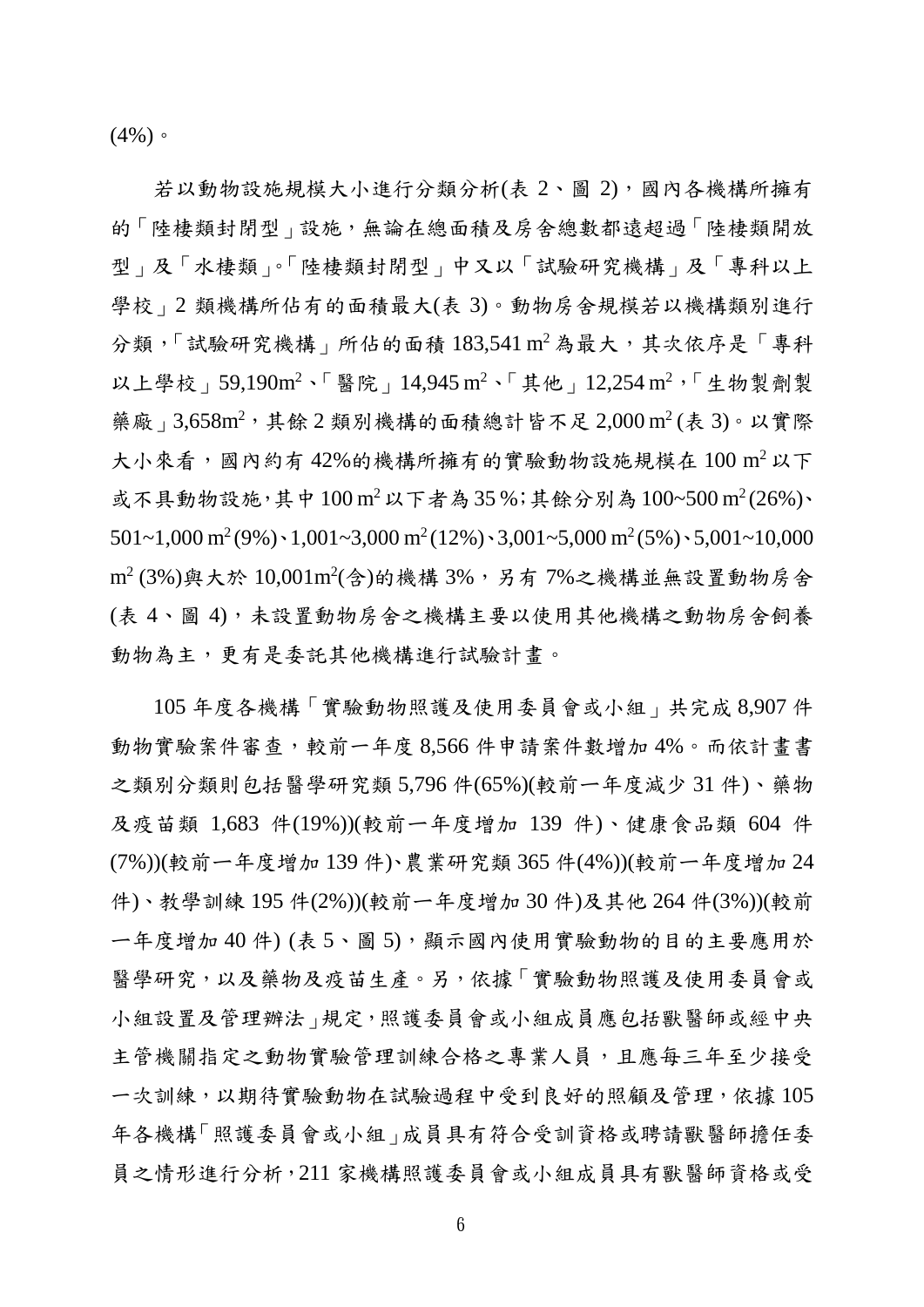訓合格之專業人員者達 96% (表 6、圖 6),較前ㄧ年度(93%)成長 3%。另, 雖然國內未規定一定要配置獸醫師擔任委員,但目前國際趨勢已重視獸醫 師參與實驗動物照護使用與管理,而國內目前聘有獸醫師擔任委員情形,發 現 211 家機構中聘有獸醫師者為 128 家(61%), 約佔 6 成以上, 亦較前一年 度的 53%成長了 8% (表 6、圖 6),未來將持續推廣機構聘任獸醫師擔任照 護委員會或小組成員,以落實實驗動物人道管理。

而就實驗動物的使用量而言, 105 年度為 3,226,978 隻,較前一年度 (1,589,310 隻),成倍數成長,105 年度使用動物量較大的機構類別為「生物 製劑製藥廠」的 2,056,975 隻,佔了64%,其次為「專科以上學校」及「試 驗研究機構」,佔了總體使用量之 33% (表 7、圖 7)。

105 年度使用量最大的動物別為胚胎,包括雞胚、鴨胚、鵝胚及魚胚, 共使用了 2,155,866 隻,較前一年度大幅增加(增加了 2,082,529 隻)。其中雞 胚、鴨胚及鵝胚的數量為 2,035,432 售,應用於疫苗生產計書佔 98%左右。

105 年度實驗動物中,使用胚胎以外的動物量為 1,071,112 隻, 本年度 囓齒類動物之使用量(699,733 隻)僅較前ㄧ年度(678,520)增加 3%,囓齒類包 含小鼠 582,037 隻(83%)、大鼠 103,278 隻(15%)及其他鼠類 14,418 隻(2%)(表 8、圖 8)。

魚類的使用量為 243,605 隻,較前一年度之 729,186 隻減少使用 73%, 主要減少的數量在於水質生物急毒性測試分析量減少,而魚類的使用依魚 種分析,則斑馬魚佔 90,741 隻(37%)、鯉魚佔 39,501 隻(16%)為主(表 9)。 另外,魚胚的使用量為 120,434 隻,較前一年度的 65,386 隻增加了 84%。

又,行政院環保署 106 年 3 月公告水質生物急毒性檢驗方法增加了以 斑馬魚胚胎進行試驗,在環保署規定下使用之魚可能減少,但是斑馬魚的胚 胎可能上升,而整體基礎研究所使用的斑馬魚可能上升。

另,針對犬、貓、猿猴動物使用情形,105 年度犬使用數量為 1,848 隻,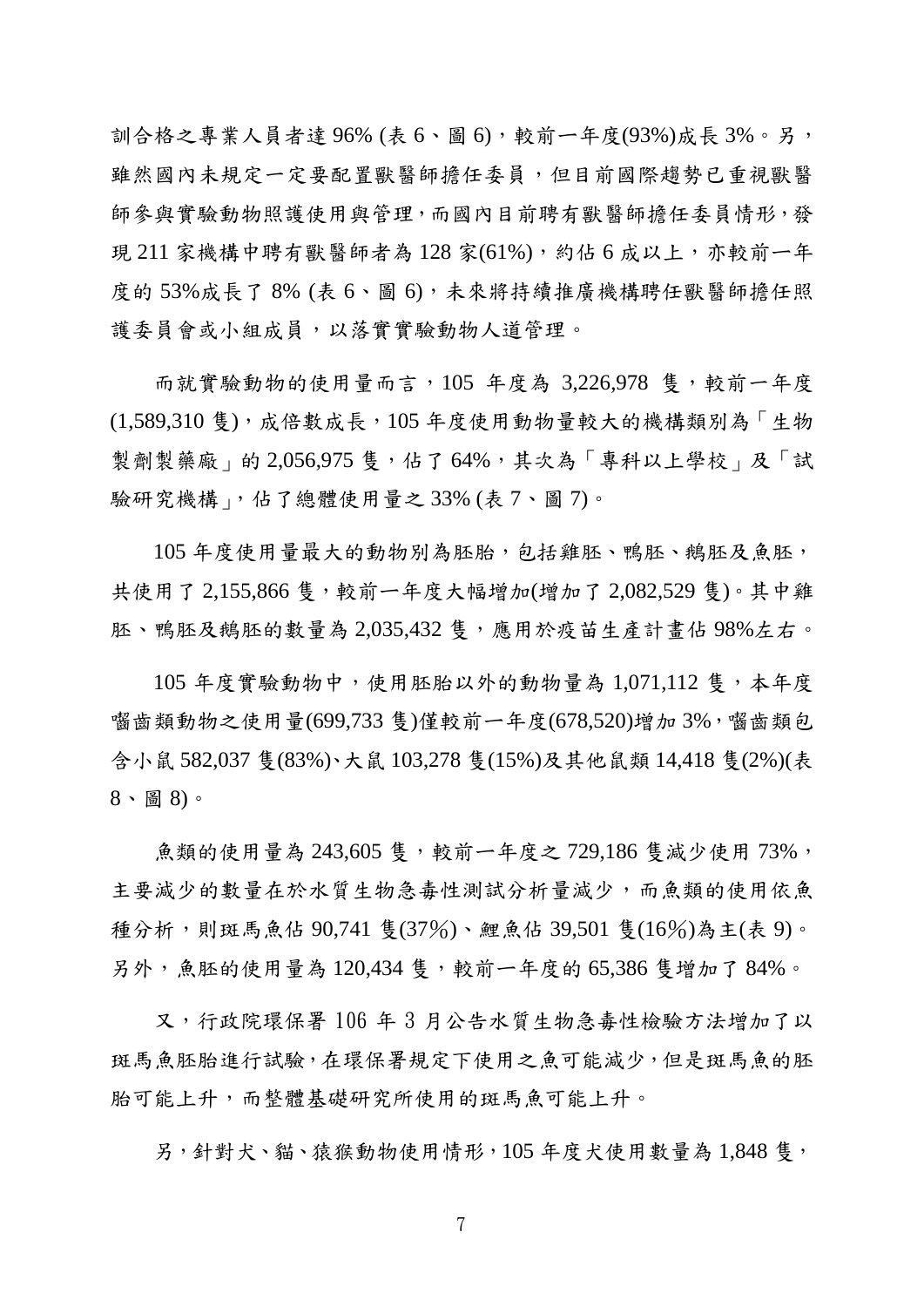但其中有 1,325 為動物醫院或診所之門診進行研究,並未對動物進行侵入性 手術,且由飼主攜回;550隻貓則全數由門診病例中進行研究,監測後動物 由飼主攜回;有關猿猴部分,105年度共使用40隻,使用數量已較前一年 度減少 11%。

依照我國動保法的規定,機構所使用的實驗動物於科學應用後,應立即 檢視實驗動物的狀況,如其已失去部分肢體器官或仍持續承受痛苦,而足以 影響其生存品質者,應立即以產生最少痛苦的方式將動物施以人道的安樂 死處置。從 105 年度統計的報表資料顯示,各機構所採用的實驗動物安樂 死方式變異不大,以囓齒類動物而言,其中以化學性方式進行安樂死者佔  $81\%$  (459,526 隻)(表 10), 又以 CO<sub>2</sub> 吸入性佔 80%(表 11); 而以物理性方式 進行者佔 80,564 隻(14%),物理性方式包括麻醉後頸椎脫臼、麻醉後放血及 頸椎脫臼等(表 14)。而魚類較常使用的安樂死方式化學性為麻醉劑浸浴性 91,944 隻(65%) (表 13),而魚類中有 3,310 隻是以物理性冰凍法進行安樂死 (表 14),不符合目前國際趨勢,仍有改善空間。105 年度使用於實驗動物的 各式安樂死方法的統計數字資料,協會已依類別分項統計,並列於附表 10~14,俾供未來研發更先進與更符合人道及動物福祉的安樂死的參考。

另,表 15~21 及圖 9~15 彙整自 96 年至 105 年間各動物科學應用機構 所提報的監督報告警驗動物使用量及死亡數,包括所有實驗動物、醫齒 類動物、兔子、犬、貓、猿猴及魚類等類別,可以從簡易的圖表中看出動物 使用量之趨勢。

實驗動物品種及使用數量,取決於多重因素,包括國際趨勢、研究經費 來源、市場動物供需情形、相關法規規範的要求等因素,農委會為了解及管 理國內實驗動物的科學應用及人道管理情形,將持續針對動物科學應用機 構所提報的監督報告內容進行趨勢分析,以了解國內實驗動物的應用是否 以符合實驗動物 3R 精神、並增進動物福祉的推廣成效。

總編輯 沈永銘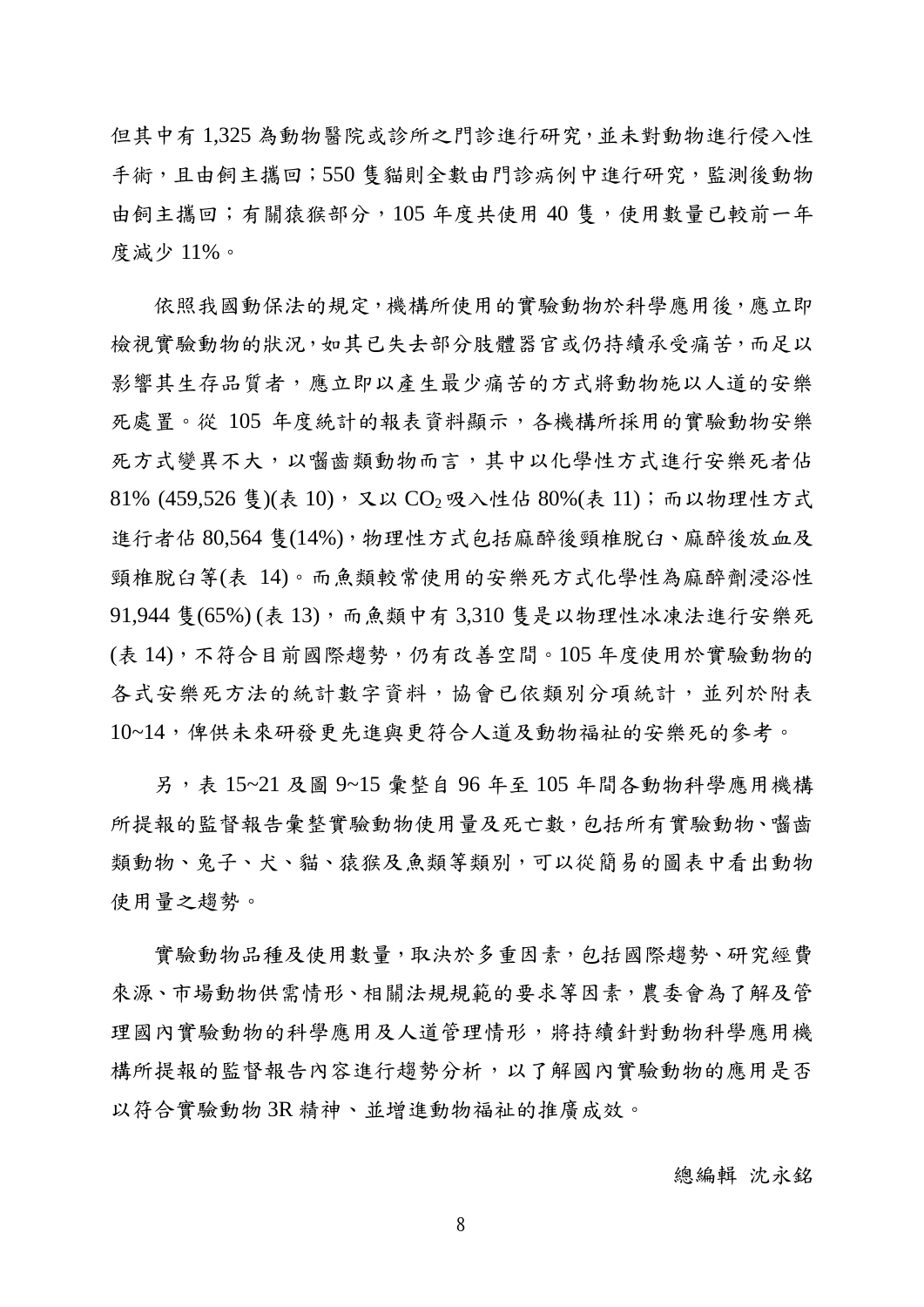# 二、統計圖表(Tables and Figures)

# 表**1**、各動物科學應用機構類別及數量

#### Table 1. Types and numbers of the scientific institutions

| 機構類別/Types of institution              | 機構數量(家)/Numbers | 百分比(%) Percentage |
|----------------------------------------|-----------------|-------------------|
| 專科以上學校<br>Universities/Colleges        | 70              | 33                |
| 動物用藥品廠<br>Animal drug companies        | 18              | 8                 |
| 藥物工廠<br>Pharmaceutical companies       | 11              | $\mathsf{S}$      |
| 生物製劑製藥廠<br>Biotechnology companies     | 12              | 6                 |
| 醫院<br>Hospitals                        | 28              | 13                |
| 試驗研究機構<br><b>Research institutions</b> | 64              | 31                |
| 其他<br>Others                           | 8               | 4                 |
| 合計<br>Total                            | 211             | 100               |



# 圖 **1**、各動物科學應用機構類別分布。

Figure 1. Distribution of different types of the scientific institutions.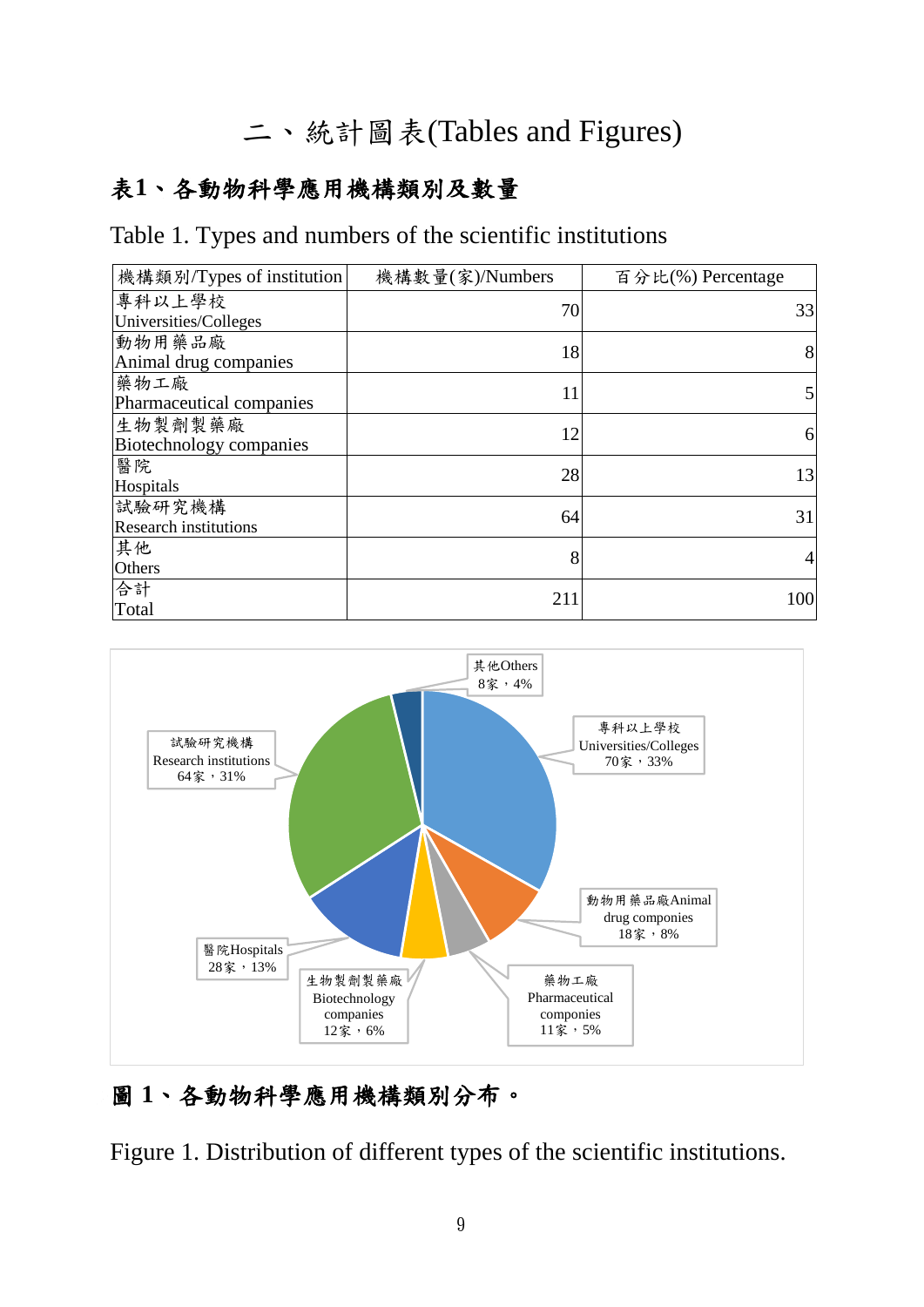# 表 **2**、動物科學應用機構之實驗動物房舍類型、數量與面積

Table 2. Numbers and area of different types of the animal facilities

| 面積與房舍數<br>Areas and Numbers     |                        | 面積/Areas             | 房舍數/Numbers          |                      |  |  |
|---------------------------------|------------------------|----------------------|----------------------|----------------------|--|--|
| 動物房舍類型<br>Types of animal house | 平方公尺<br>m <sup>2</sup> | 百分比(%)<br>Percentage | 數量<br><b>Numbers</b> | 百分比(%)<br>Percentage |  |  |
| 陸棲封閉型<br>Terrestrial closed     | 145,060                | 52                   | 375                  | 69                   |  |  |
| 陸棲開放型<br>Terrestrial opened     | 87,345                 | 32                   | 77                   | 14                   |  |  |
| 水棲類<br>Aquatic                  | 43,400                 | 16                   | 91                   | 17                   |  |  |
| 合計<br>Total                     | 275,805                | 100                  | 543                  | <b>100</b>           |  |  |

備註:陸棲封閉型:陸棲性動物居住之封閉式空間。

陸棲開放型:陸棲性動物居住之開放式空間。

水棲類:水棲性動物居住之封閉或開放式空間。



# 圖 **2**、動物科學應用機構之動物房舍類型分布。

Figure 2. Distribution of different types of the animal facilities.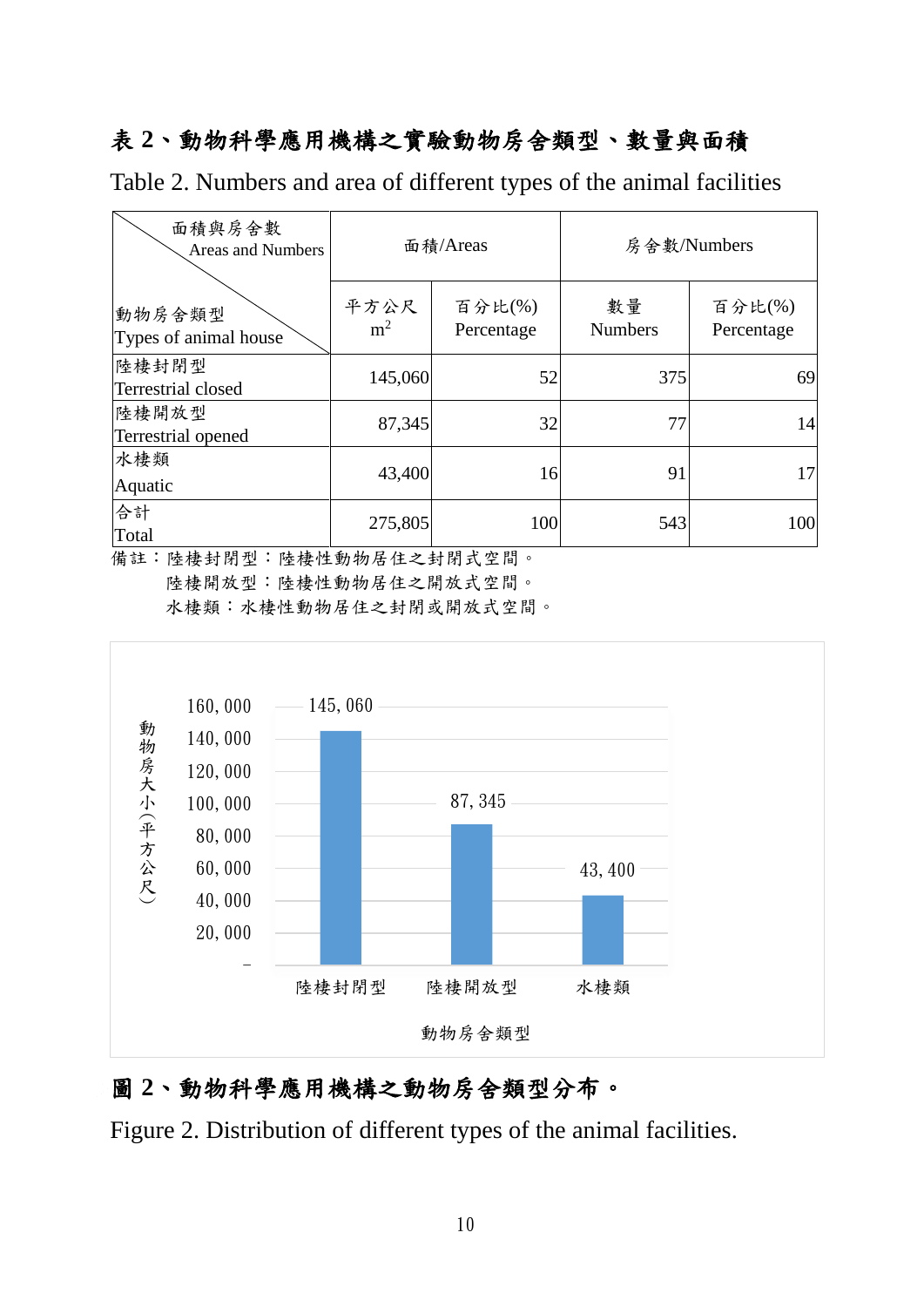# 表 **3**、各類別動物科學應用機構動物房舍面積

Table 3. Area of the animal facilities

單位:平方公尺/ $m^2$ 

| 機構類別                          | 專科以上          | 動物用         | 藥物工廠           | 生物製劑製         | 醫院        | 試驗研究           | 其他            | 合計        |
|-------------------------------|---------------|-------------|----------------|---------------|-----------|----------------|---------------|-----------|
| Type of institutions          | 學校            | 藥品廠         | Pharmaceutical | 藥廠            | Hospitals | 機構             | Others        | Total     |
|                               | Universities/ | Animal drug | companies      | Biotechnology |           | Research       |               |           |
|                               | Colleges      | companies   |                | companies     |           | institutions   |               |           |
| 動物房舍類別                        |               |             |                |               |           |                |               |           |
| Types of animal<br>facilities |               |             |                |               |           |                |               |           |
| 陸棲封閉式                         | 48,324        | 1,025       | 1,192          | 3,295         | 14,928    |                | 64,765 11,531 | 145,060   |
| Terrestrial closed            | (33%)         | $(1\%)$     | (1%)           | $(2\%)$       | $(10\%)$  | (45%)          | $(8\%)$       | $(100\%)$ |
| 陸棲開放式<br>Terrestrial opened   | 5,535         |             |                | 66            |           | 81,744         |               | 87,345    |
| 水棲類                           |               |             |                |               |           |                |               |           |
| Aquatic                       | 5,331         |             |                | 297           | 17        | 37,032         | 723           | 43,400    |
| 合計<br>Total                   | 59,190        | 1,025       | 1,192          | 3,658         | 14,945    | 183,541 12,254 |               | 275,805   |



# 圖 **3**、各類別動物科學應用機構房舍總面積分布**(**陸棲封閉式**)**。

Figure 3、Distribution of total area of the animal facilities in different institutions (terrestrial close types).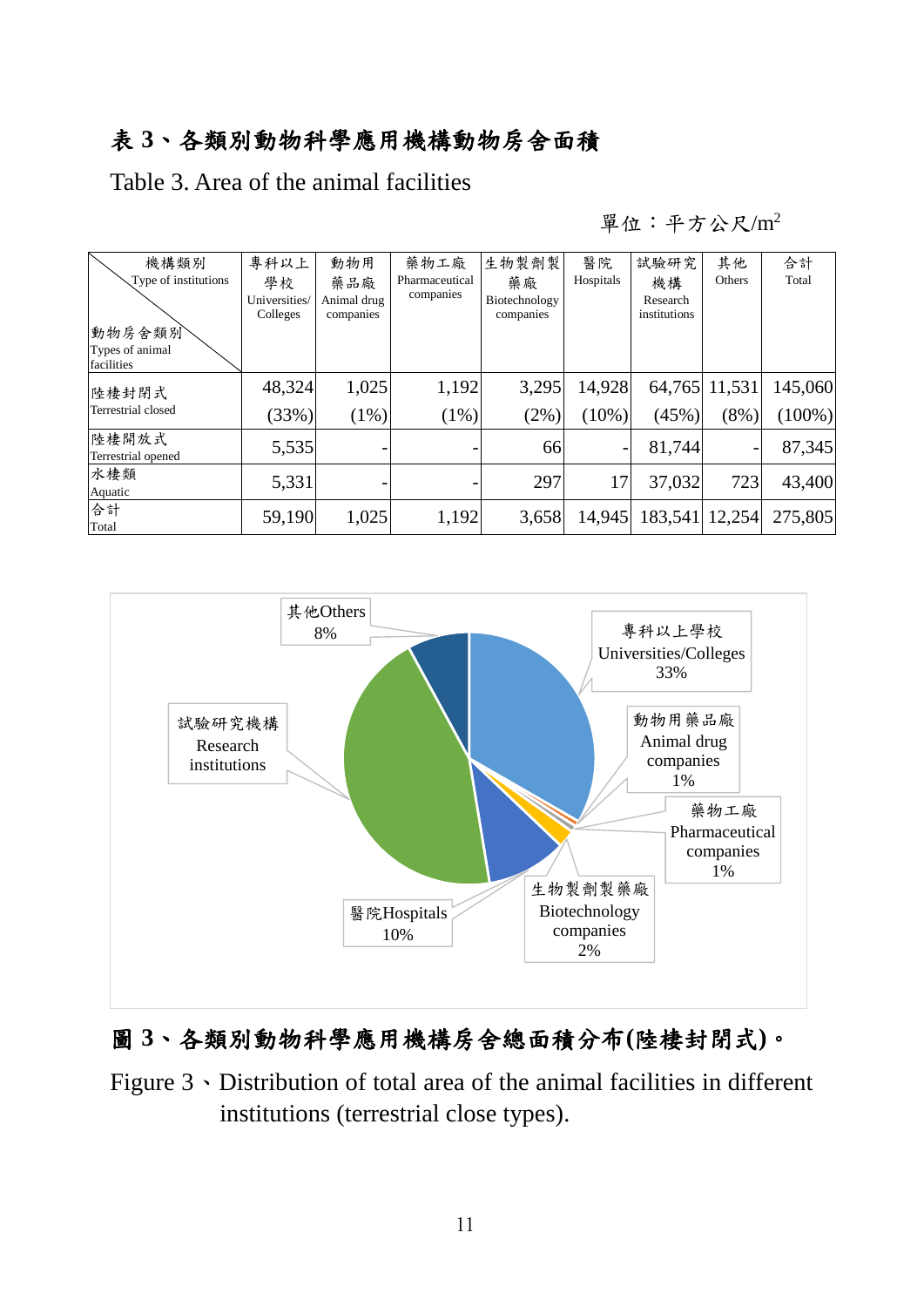# 表**4**、動物科學應用機構動物房舍規模

| 動物房舍大小分類(平方公尺)                   | 機構數量(家)        | 機構數百分比(%)  |
|----------------------------------|----------------|------------|
| Areas of animal facilities, $m2$ | <b>Numbers</b> | Percentage |
| 100 以下                           | 74             | 35         |
| Less than 100                    |                |            |
| 100-500                          | 55             | 26         |
| $501-1,000$                      | 19             | 9          |
| 1,001-3,000                      | 24             | 12         |
| $3,001 - 5,000$                  | 10             | 5          |
| $5,001-10,000$                   | 7              | 3          |
| 10,001 以上                        | 7              | 3          |
| More than 10,001                 |                |            |
| 無動物房                             | 15             |            |
| Without animal facilities        |                |            |
| 合計                               | 211            | 100        |
| Total                            |                |            |

Table 4. Scope of animal facilities



# 圖 **4**、動物科學應用機構動物房舍規模分布。

Figure 4. Bar chart of the area of animal facilities in the institutions.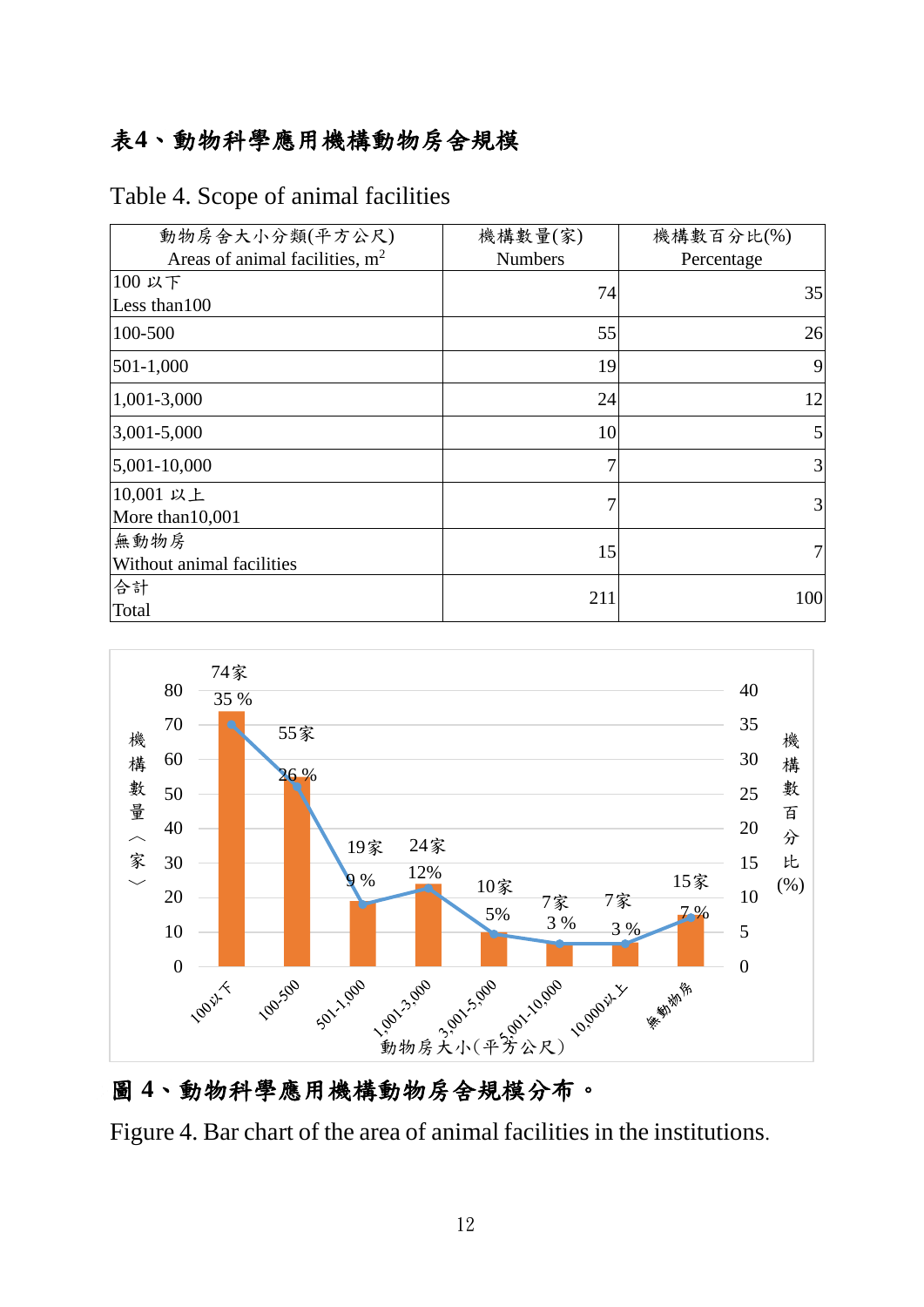# 表**5**、各動物科學應用機構申請使用實驗動物研究計畫類別及數量 Table 5. Number and category of protocols for different scientific

| research.                   |       |       |                |                |  |  |  |
|-----------------------------|-------|-------|----------------|----------------|--|--|--|
|                             |       | 件數    |                | 百分比(%),        |  |  |  |
| 計畫書類別 Type of protocol      |       | Cases | Percentage     |                |  |  |  |
|                             | 105 年 | 104年  | 105年           | 104年           |  |  |  |
| 醫學研究類 Medical research      | 5,796 | 5,827 | 65             | 68             |  |  |  |
| 藥物及疫苗類 Pharmaceuticals and  | 1,683 | 1,544 | 19             | 18             |  |  |  |
| vaccine                     |       |       |                |                |  |  |  |
| 健康食品類 Health food           | 604   | 465   | 7              | 5              |  |  |  |
| 農業研究類 Agricultural research | 365   | 341   | $\overline{4}$ | $\overline{4}$ |  |  |  |
| 教學訓練 Teaching and training  | 195   | 165   | $\overline{2}$ | $\overline{2}$ |  |  |  |
| 其他 Others                   | 264   | 224   | 3              | 3              |  |  |  |
| 合計 Total                    | 8,907 | 8,566 | 100            | 100            |  |  |  |



# 圖 **5**、使用實驗動物之研究計畫類型分布。

Figure 5. Category of protocols for different scientific research.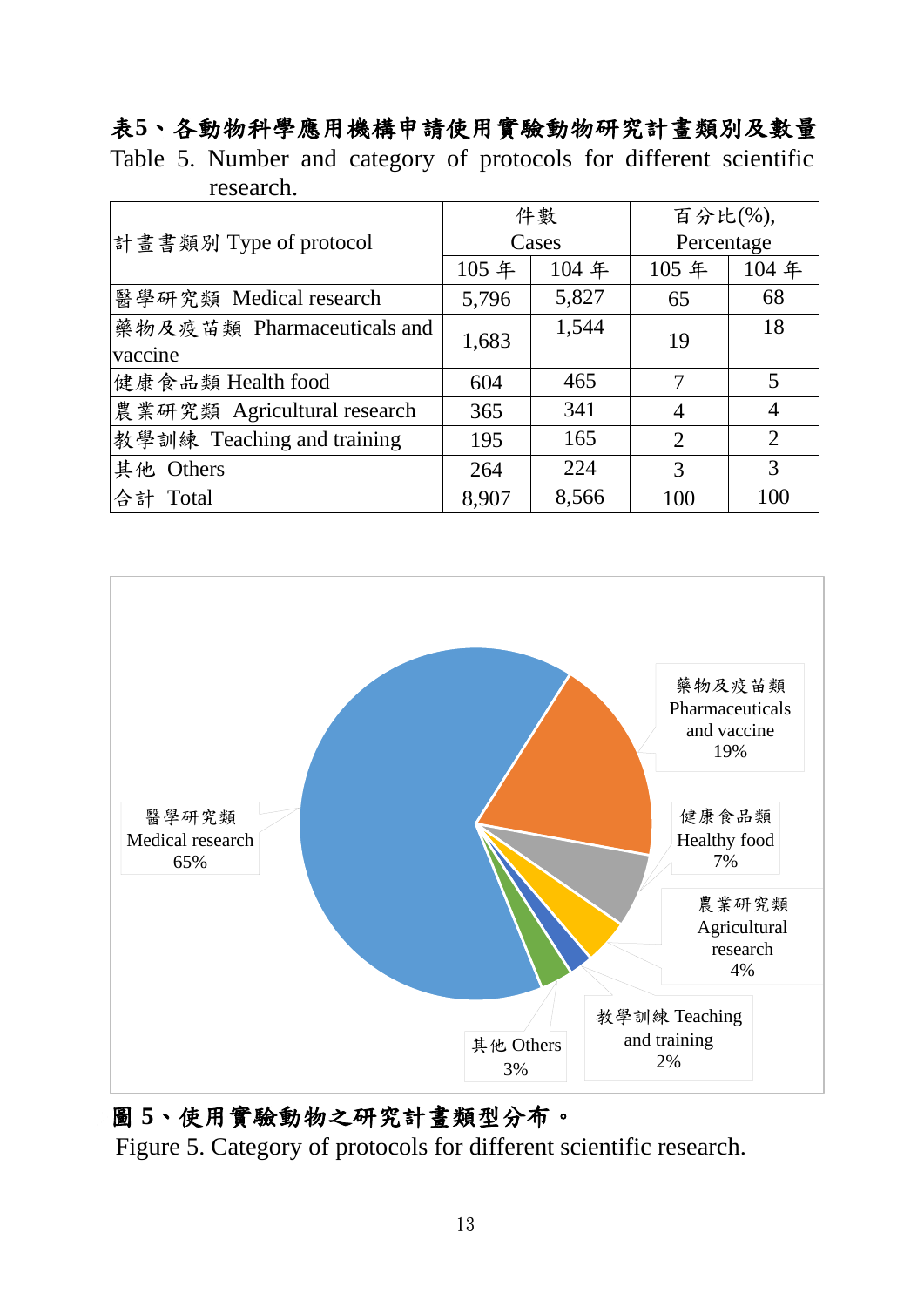# 表**6**、各類別動物科學應用機構實驗動物照護及使用委員會或小 組成員分析

| 動物科學應用機構                               |                |                | 聘有獸醫師        | 聘有受訓合格人員            |             |  |  |
|----------------------------------------|----------------|----------------|--------------|---------------------|-------------|--|--|
|                                        |                |                | Veterinarian | Qualified personnal |             |  |  |
| 機構類別                                   | 機構數            | 機構數            | 百分比(%)       | 機構數                 | 百分比(%)      |  |  |
| Type of institutions                   | <b>Numbers</b> | <b>Numbers</b> | Percentages  | <b>Numbers</b>      | Percentages |  |  |
| 專科以上學校<br>University/College           | 70             | 44             | 63           | 62                  | 89          |  |  |
| 動物用藥品廠<br>Animal drug companies        | 18             | 7              | 39           | 14                  | 78          |  |  |
| 藥物工廠<br>Pharmaceutical companies       | 11             | 4              | 36           | 9                   | 82          |  |  |
| 生物製劑製藥廠<br>Biotechnology companies     | 12             | 8              | 67           | 9                   | 75          |  |  |
| 醫院<br>Hospital                         | 28             | 22             | 79           | 24                  | 86          |  |  |
| 試驗研究機構<br><b>Research institutions</b> | 64             | 39             | 61           | 56                  | 88          |  |  |
| 其他<br>Others                           | 8              | $\overline{4}$ | 50           | 8                   | 100         |  |  |
| 合計<br>Total                            | 211            | 128            | 61           | 182                 | 86          |  |  |

Table 6. The composition of of IACUC members in the institutions



# 圖 **6**、各類別動物科學應用機構實驗動物照護及使用委員會或小 組成員含獸醫師之機構數分析圖。

Figure 6. Distribution of institution having veterinarian in IACUC composition.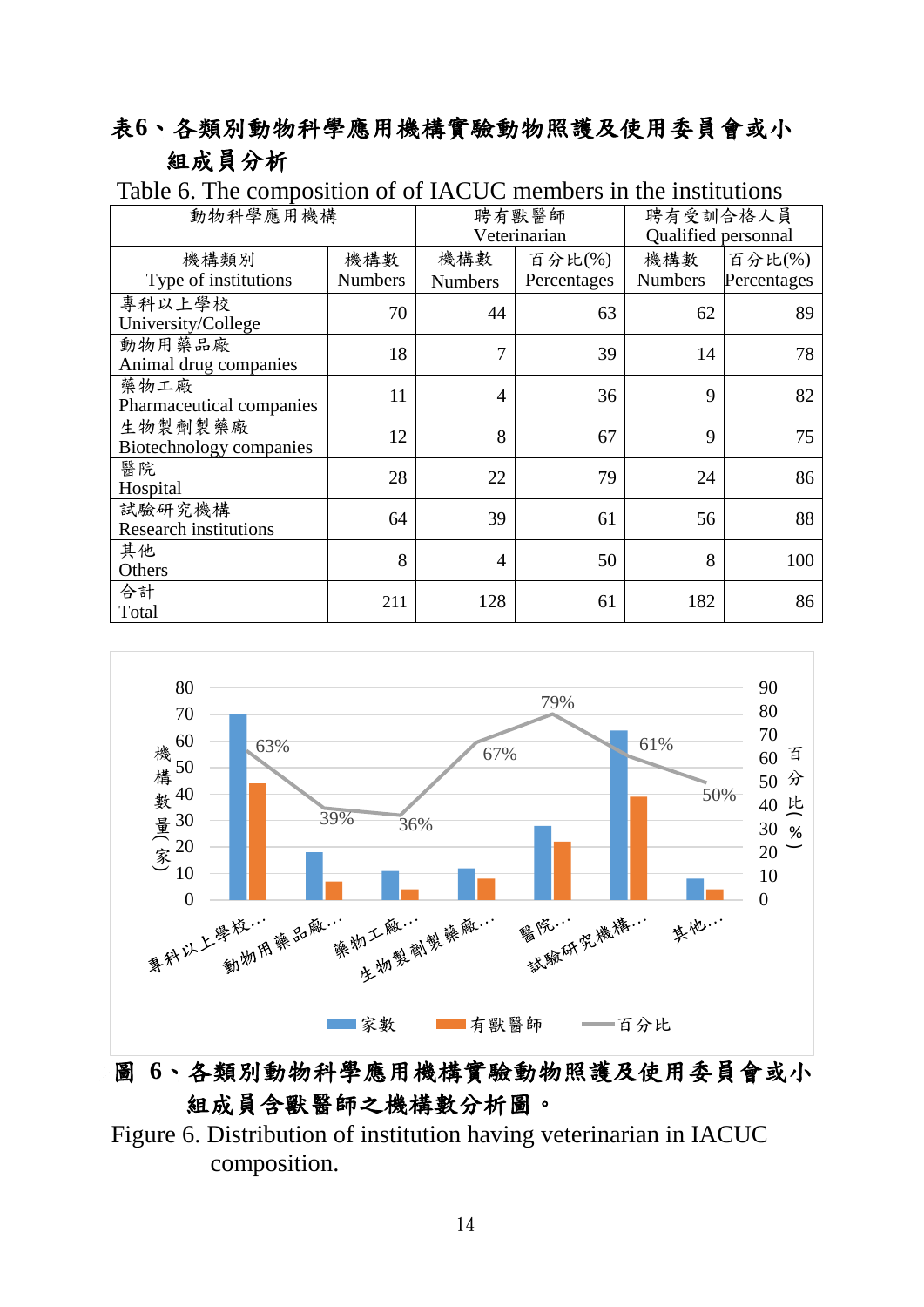# 表**7**、各類動物科學應用機構動物使用數

# Table 7. Amount of animal utilization in the institutions

|                               |                 |                  |                  |                  |                  |                  |                  | 單位:              | 隻                |
|-------------------------------|-----------------|------------------|------------------|------------------|------------------|------------------|------------------|------------------|------------------|
| 動物別                           | 專科以上            | 動物用              | 藥物工廠             | 生物製劑             | 醫院               | 試驗研究             | 其他               | 合計               | 百分比              |
| Species of animals            | 學校              | 藥品廠              | Pharmaceutical   | 製藥廠              | Hospitals        | 機構               | Others           | Total            | (% )             |
|                               | Universities/   | Animal drug      | companies        | Biotechnology    |                  | Research         |                  |                  | Percentage       |
|                               | Colleges        | companies        |                  | companies        |                  | institutions     |                  |                  |                  |
| 囓齒類                           | 283,502         | 12,004           | 8,826            | 16,163           | 72,883           | 304,184          | 2,171            | 699,733          | $\overline{22}$  |
| Rodent                        |                 |                  |                  |                  |                  |                  |                  |                  |                  |
| 兔                             | 1,834           | 3,567            | 175              | 3,377            | 531              | 111,62           | 191              | 20,837           |                  |
| Rabbit                        | 338             | $\overline{0}$   | $\overline{0}$   | $\overline{2}$   | $\overline{0}$   | 745              | 0                | 1,085            | $\theta$         |
| 牛<br>Cattle                   |                 |                  |                  |                  |                  |                  |                  |                  |                  |
| $\mathcal{K}^{\,A}$           | 1,415           | $\overline{0}$   | $\boldsymbol{0}$ | $\overline{0}$   | $\boldsymbol{0}$ | 433              | 0                | 1,848            | $\theta$         |
|                               |                 |                  |                  |                  |                  |                  |                  |                  |                  |
| $\frac{\text{Dog}}{\text{#}}$ | 210             | $\overline{0}$   | $\overline{0}$   | $\overline{0}$   | $\overline{0}$   | 269              | 6                | 485              | $\overline{0}$   |
| Sheep/Goat                    |                 |                  |                  |                  |                  |                  |                  |                  |                  |
| 鳥類                            | 2,396           | $\overline{0}$   | $\boldsymbol{0}$ | $\overline{0}$   | $\mathbf{0}$     | $\overline{215}$ | $\boldsymbol{0}$ | 2,611            | $\overline{0}$   |
| <b>Bird</b>                   |                 |                  |                  |                  |                  |                  |                  |                  |                  |
| 豬                             | 1,131           | $\overline{0}$   | $\boldsymbol{0}$ | 634              | 774              | 5,981            | 0                | 8,520            | $\boldsymbol{0}$ |
|                               |                 |                  |                  |                  |                  |                  |                  |                  |                  |
| Pig<br>馬                      | 4               | 0                | $\boldsymbol{0}$ | $\overline{0}$   | $\mathbf{0}$     | 50               | $\overline{0}$   | 54               | $\mathbf{0}$     |
| Horse                         |                 |                  |                  |                  |                  |                  |                  |                  |                  |
| 鹿                             | $\overline{24}$ | $\overline{0}$   | $\boldsymbol{0}$ | $\boldsymbol{0}$ | $\overline{0}$   | 132              | 0                | 156              | $\overline{0}$   |
| Deer                          |                 |                  |                  |                  |                  |                  |                  |                  |                  |
| 雪貂                            | $\overline{46}$ | $\overline{0}$   | $\overline{0}$   | $\overline{0}$   | $\overline{0}$   | $\overline{0}$   | 0                | 46               | $\theta$         |
| Ferret                        |                 |                  |                  |                  |                  |                  |                  |                  |                  |
| 猿猴                            | 32              | $\overline{0}$   | $\mathbf{0}$     | $\overline{0}$   | $\mathbf{0}$     | $\overline{8}$   | $\overline{0}$   | 40               | $\overline{0}$   |
| Non-human Primate<br>貓℃       | 549             | $\boldsymbol{0}$ | $\boldsymbol{0}$ | $\overline{0}$   | $\overline{0}$   | 1                | $\boldsymbol{0}$ | 550              |                  |
| Cat                           |                 |                  |                  |                  |                  |                  |                  |                  | $\boldsymbol{0}$ |
| 鴨                             | 953             | $\theta$         | 0                | 319              | $\overline{0}$   | 8,825            | $\overline{0}$   | 10,097           | $\overline{0}$   |
| Duck                          |                 |                  |                  |                  |                  |                  |                  |                  |                  |
| 雞                             | 43,555          | 990              | $\overline{0}$   | 5,498            | $\overline{0}$   | 23,073           | $\theta$         | 73,116           | $\overline{c}$   |
| Chicken                       |                 |                  |                  |                  |                  |                  |                  |                  |                  |
| 鵝                             | 42              | $\mathbf{0}$     | $\boldsymbol{0}$ | $\overline{2}$   | $\mathbf{0}$     | 1,026            | $\theta$         | 1,070            | $\mathbf{0}$     |
| Goose                         |                 |                  |                  |                  |                  |                  |                  |                  |                  |
| 魚類                            | 122,279         | $\overline{0}$   | $\boldsymbol{0}$ | $\overline{0}$   | 1,717            | 105,479          | 14130            | 243,605          | 8                |
| Fish                          |                 |                  |                  |                  |                  |                  |                  |                  |                  |
| D<br>兩棲類                      | 2,295           | $\boldsymbol{0}$ | $\overline{0}$   | $\overline{0}$   | $\boldsymbol{0}$ | 194              | $\mathbf{0}$     | 2,489            | $\overline{0}$   |
| Amphibia<br>E                 |                 |                  |                  |                  |                  |                  |                  |                  |                  |
| 爬蟲類                           | 1,087           | $\overline{0}$   | $\boldsymbol{0}$ | $\overline{0}$   | $\overline{0}$   | 193              | 108              | 1,388            | $\overline{0}$   |
| Reptile<br>其他                 |                 |                  |                  |                  |                  | 3276             |                  | 3,382            |                  |
| Others                        | 56              | O                | O                | $\mathbf{0}$     | $\mathbf{0}$     |                  | 50               |                  | $\mathbf{0}$     |
| 小計                            | 461,748         | 16,561           | 9,001            | 25,995           | 75,905           | 465,246          |                  | 16656 1,071,112  | 33               |
| <b>Subtotal</b>               |                 |                  |                  |                  |                  |                  |                  |                  |                  |
| 雞胚                            | 1,750           | $\overline{0}$   | $\overline{0}$   | 1,551,145        | $\overline{0}$   | 1,386            |                  | 0 1,554,281      | 48               |
| Chicken embryo                |                 |                  |                  |                  |                  |                  |                  |                  |                  |
| 鴨胚                            | $\Omega$        | $\overline{0}$   | $\mathbf{0}$     | 479,835          | $\overline{0}$   | $\theta$         | $\theta$         | 479,835          | 15               |
| Duck embryo                   |                 |                  |                  |                  |                  |                  |                  |                  |                  |
| 鵝胚                            | $\theta$        | $\overline{0}$   | $\overline{0}$   | $\overline{0}$   | $\mathbf{0}$     | 1,316            | $\mathbf{0}$     | 1,316            | $\overline{0}$   |
| Goose embryo                  |                 |                  |                  |                  |                  |                  |                  |                  |                  |
| 魚胚                            | 91,194          | $\overline{0}$   | $\boldsymbol{0}$ | $\overline{0}$   | $\overline{0}$   | 29,240           | 0                | 120,434          | $\overline{4}$   |
| Fish embryo                   |                 |                  |                  |                  |                  |                  |                  |                  |                  |
| 小計                            | 92,944          | $\overline{0}$   | 0                | 2,030,980        | $\overline{0}$   | 31,942           |                  | $0$   2,155,866  | 67               |
| <b>Subtotal</b>               |                 |                  |                  |                  |                  |                  |                  |                  |                  |
| 總計                            | 554,692         | 16,561           | 9,001            | 2,056,975        | 75,905           | 497,188          |                  | 16,656 3,226,978 | <b>100</b>       |
| <b>Total</b>                  |                 |                  |                  |                  |                  |                  |                  |                  |                  |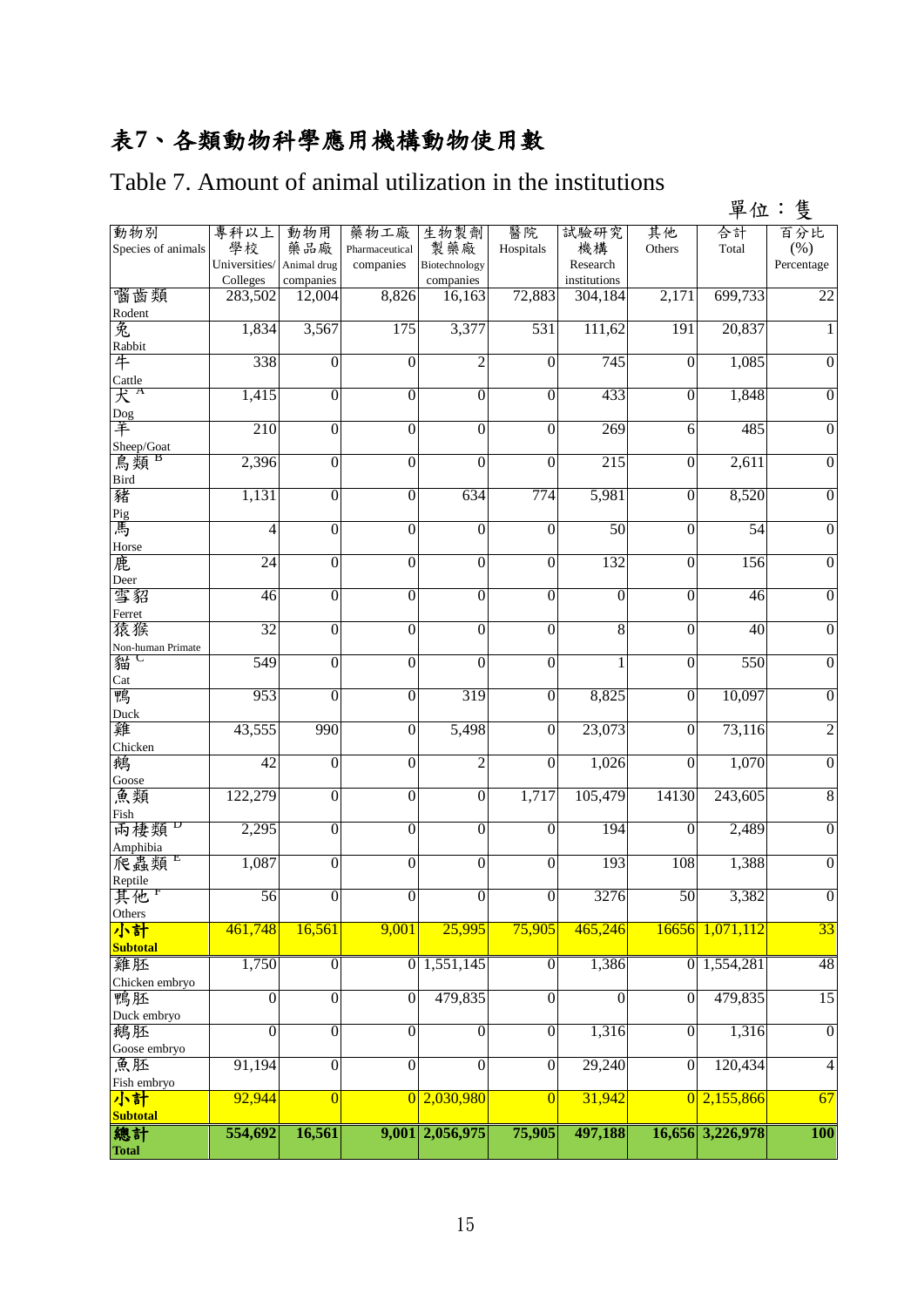#### 備註:

- 1. 百分比(%):各類動物使用數/所有動物使用數合計。
- 2. A:1,848 隻犬中有 1,325 隻為動物醫院門診病例研究,實驗後由飼主攜回。
- 3. B:2,611 隻鳥類動物使用量中有 234 隻為生態調查研究,野外捕捉原地放回。
- 4. C:貓全數為門診病例研究,監測後由飼主帶回。
- 5. D:2,489 隻兩棲類動物使用量中有 235 隻為行為調查研究及救護行動,監測後原地 野放。
- 6. E:1,388 隻爬蟲類動物使用量中有 305 隻為生態調查研究,監測後原地野放。
- 7. F:包括鼬獾、蝙蝠、穿山甲等,3,382 隻其他類動物使用量中有 3,197 隻為野外捕捉 進行計畫。



#### 圖 **7**、各動物科學應用機構使用實驗動物數量及分布。

Figure 7. Number and distribution of laboratory animals in the institutions.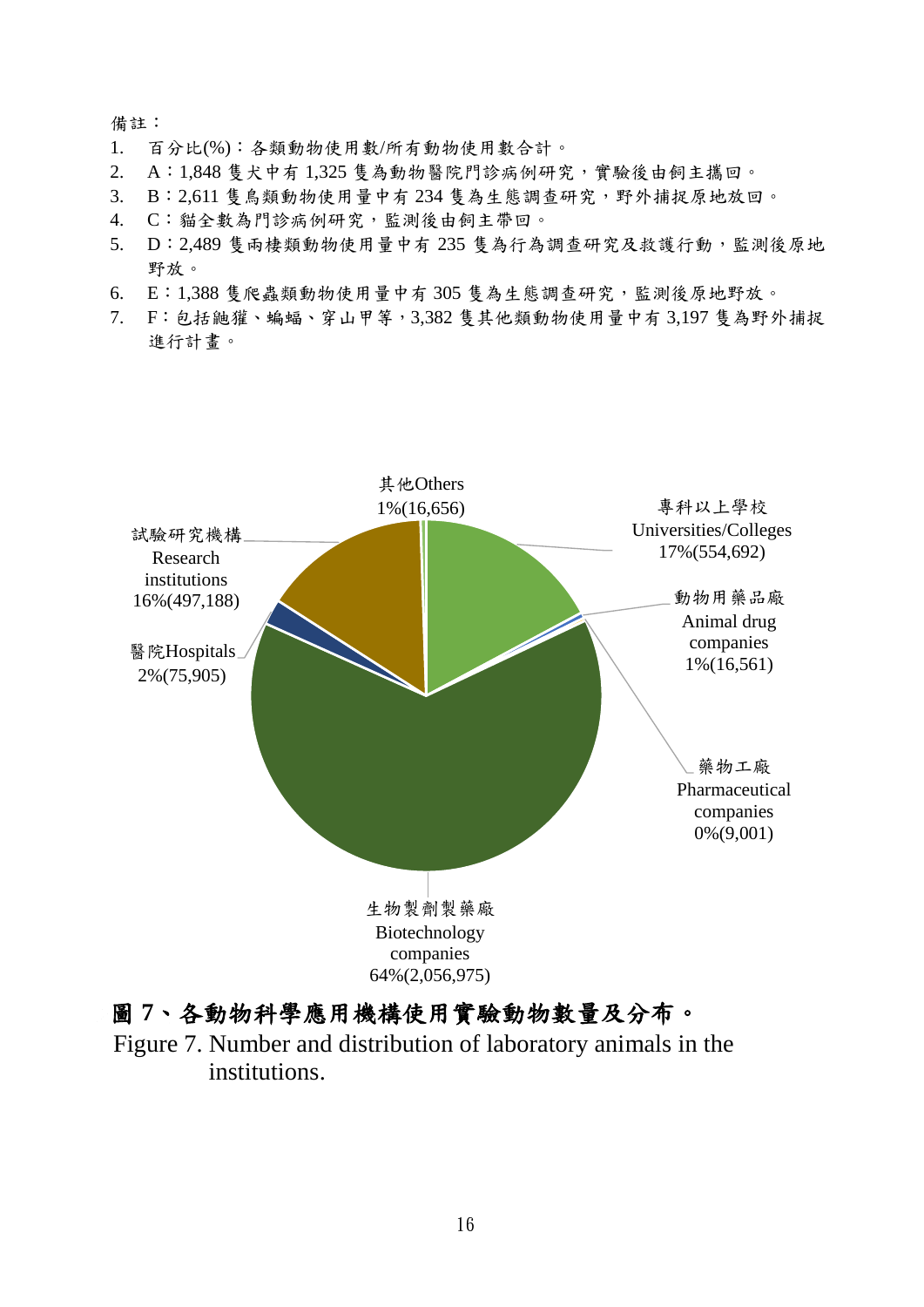# 表 **8**、各種動物使用、存活與死亡數

Table 8. Utilization, survival and mortality numbers of laboratory

| animals |  |
|---------|--|

| 動物別                                                      |                      | 使用數<br>Utilization <sup>®</sup> |                                     | 存活數<br><b>Survival</b> <sup>b</sup> |                                     | 死亡數<br>Mortality <sup>c</sup> |                                     |  |
|----------------------------------------------------------|----------------------|---------------------------------|-------------------------------------|-------------------------------------|-------------------------------------|-------------------------------|-------------------------------------|--|
| Species of animals                                       |                      | 隻<br>Numbers                    | 百分比(%)<br>Percentage <sup>a/t</sup> | 隻<br>Numbers                        | 百分比(%)<br>Percentage <sup>b/a</sup> | 隻<br>Numbers                  | 百分比(%)<br>Percentage <sup>c/a</sup> |  |
|                                                          | 小鼠<br>Mice           | 582,037                         | 18                                  | 115,626                             | 20                                  | 466,411                       | 80                                  |  |
| 囓齒類<br>Rodent                                            | 大鼠<br>Rat            | 103,278                         | 3                                   | 11,096                              | 11                                  | 92,182                        | 89                                  |  |
|                                                          | 其他鼠類<br>Other rodent | 14,418                          | $\boldsymbol{0}$                    | 1806                                | 13                                  | 12,612                        | 87                                  |  |
| 小計                                                       |                      | 699,733                         | $\overline{22}$                     | 128,528                             | 18                                  | 571,205                       | 82                                  |  |
| <mark>Subtotal</mark><br>兔                               |                      | 20,837                          | 1                                   | 2,419                               | 12                                  | 18,418                        | 88                                  |  |
| Rabbit<br>牛<br>Cattle<br>大<br>Dog <sup>A</sup><br>干<br>… |                      | 1,085                           | $\boldsymbol{0}$                    | 1,046                               | 96                                  | 39                            | 4                                   |  |
|                                                          |                      | 1,848                           | $\boldsymbol{0}$                    | 1,557                               | 84                                  | 291                           | 16                                  |  |
| Sheep/Goat                                               |                      | 485                             | $\boldsymbol{0}$                    | 457                                 | 94                                  | 28                            | 6                                   |  |
| 鳥類                                                       |                      | 2,611                           | $\boldsymbol{0}$                    | 786                                 | 30                                  | 1,825                         | 70                                  |  |
| Bird<br>豬                                                |                      | 8,520                           | $\boldsymbol{0}$                    | 4,798                               | 56                                  | 3,722                         | 44                                  |  |
| Pig<br>馬<br>Horse                                        |                      | 54                              | $\boldsymbol{0}$                    | 52                                  | 96                                  | $\overline{c}$                | $\overline{4}$                      |  |
| 鹿<br>Deer                                                |                      | 156                             | $\boldsymbol{0}$                    | 155                                 | 99                                  | 1                             | 1                                   |  |
| 雪貂<br>Ferret                                             |                      | 46                              | $\boldsymbol{0}$                    | 22                                  | 48                                  | 24                            | 52                                  |  |
| 猿猴<br>Non-human Primate                                  |                      | 40                              | $\boldsymbol{0}$                    | 33                                  | 83                                  | 7                             | 17                                  |  |
| 貓<br>Cat                                                 |                      | 550                             | $\boldsymbol{0}$                    | 550                                 | 100                                 | $\overline{0}$                | $\boldsymbol{0}$                    |  |
| 鴨<br>Duck                                                |                      | 10,097                          | $\boldsymbol{0}$                    | 8,183                               | 81                                  | 1,914                         | 19                                  |  |
| 雞<br>Chicken                                             |                      | 73,116                          | $\overline{\mathbf{c}}$             | 18,753                              | 26                                  | 54,363                        | 74                                  |  |
| 鵝<br>Goose                                               |                      | 1,070                           | $\overline{0}$                      | 434                                 | 41                                  | 636                           | 59                                  |  |
| 魚類<br>Fish                                               |                      | 243,605                         | $\sqrt{6}$                          | 102,093                             | 42                                  | 141,512                       | 58                                  |  |
| 兩棲類<br>Amphibia                                          |                      | 2,489                           | $\boldsymbol{0}$                    | 612                                 | 25                                  | 1,877                         | 75                                  |  |
| 爬蟲類<br>Reptile                                           |                      | 1,388                           | $\boldsymbol{0}$                    | 959                                 | 69                                  | 429                           | 31                                  |  |
| 其他<br>Others                                             |                      | 3,382                           | $\boldsymbol{0}$                    | 3,334                               | 99                                  | 48                            | $\mathbf{1}$                        |  |
| 小計<br><b>Subtotal</b>                                    |                      | 371,379                         | 33                                  | 146,243                             | 26                                  | 225,136                       | 74                                  |  |
| 雞胚<br>Chicken embryo                                     |                      | 1,554,281                       | 48                                  | 913                                 | $\boldsymbol{0}$                    | 1,553,368                     | 100                                 |  |
| 鴨胚<br>Duck embryo                                        |                      | 479,835                         | 15                                  | $\boldsymbol{0}$                    | $\boldsymbol{0}$                    | 479,835                       | 100                                 |  |
| 鵝胚<br>Goose embryo                                       |                      | 1,316                           | $\boldsymbol{0}$                    | $\boldsymbol{0}$                    | $\boldsymbol{0}$                    | 1,316                         | 100                                 |  |
| 魚胚<br>Fish embryo                                        |                      | 120,434                         | 4                                   | 40,500                              | 34                                  | 79,934                        | 66                                  |  |
| 小計<br><b>Subtotal</b>                                    |                      | 2,155,866                       | 67                                  | 41,413                              | $\overline{2}$                      | 2,114,453                     | 98                                  |  |
| 總計<br><b>Total</b>                                       |                      | 3,226,978                       | 100                                 | 316,184                             | 10                                  | 2,910,794                     | 90                                  |  |

備註:

使用數百分比(%):各動物使用數 3/所有動物使用數合計<sup>t。</sup>

存活數百分比(%):動物存活數 <sup>b</sup>/該類動物使用數<sup>a。</sup>

死亡數百分比(%):動物死亡數 的該類動物使用數 a。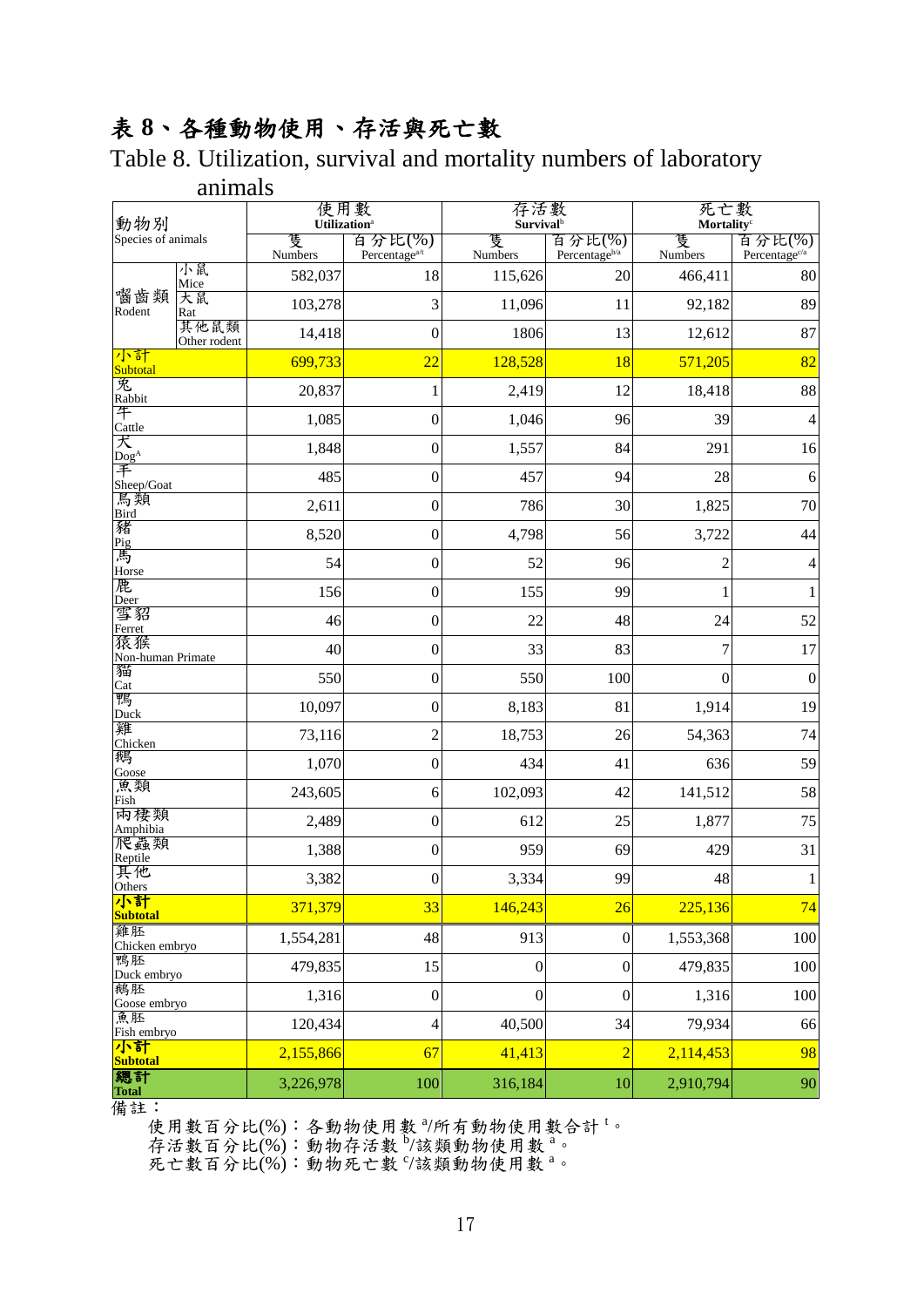

# 圖 **8**、動物科學應用機構使用實驗動物類別分布。

Figure 8. Distribution of laboratory animal species in the institutions.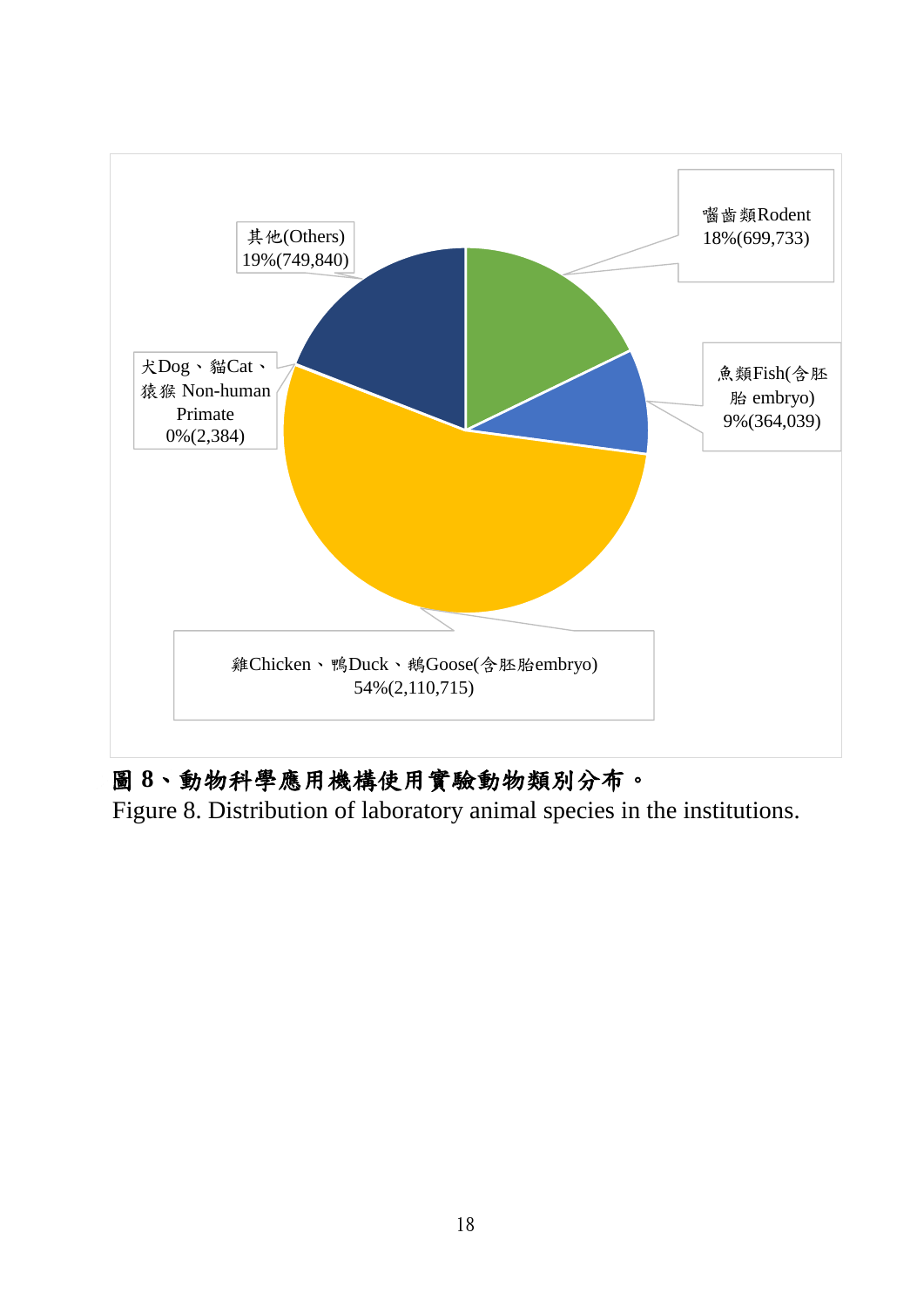# 表 **9**、魚類使用、存活與死亡數

Table 9. Utilization, survival and mortality numbers of laboratory fishes

| 動物別/魚種                       |                     | 使用數 <sup>。</sup><br>Utilization <sup>a</sup> |              | 存活數 <sup>b</sup><br>Survival <sup>b</sup> | 死亡數 <sup>。</sup><br>Mortality <sup>c</sup> |                                     |  |
|------------------------------|---------------------|----------------------------------------------|--------------|-------------------------------------------|--------------------------------------------|-------------------------------------|--|
| Species of fish              | 隻<br><b>Numbers</b> | 百分比(%)<br>Percentage <sup>a/t</sup>          | 隻<br>Numbers | 百分比(%)<br>Percentage <sup>b/a</sup>       | 隻<br><b>Numbers</b>                        | 百分比(%)<br>Percentage <sup>c/a</sup> |  |
| 斑馬魚<br>Zebra Fish            | 90,741              | 25                                           | 58,014       | 64                                        | 32,727                                     | 36                                  |  |
| 石斑魚<br>Grouper               | 19,838              | 6                                            | 5,431        | 27                                        | 14,407                                     | 73                                  |  |
| 吳郭魚<br>Tilapia               | 7,032               | $\overline{2}$                               | 2,062        | 29                                        | 4,970                                      | 71                                  |  |
| 鯉魚<br>Carp                   | 39,501              | 11                                           | 1,162        | 3                                         | 38,339                                     | 97                                  |  |
| 羅漢魚<br>Stone moroko          | 26,620              | 7                                            | 2,243        | 8                                         | 24,377                                     | 92                                  |  |
| 青鱂魚<br>Medaka                | 12,719              |                                              | 8,208        | 65                                        | 4,511                                      | 35                                  |  |
| 其他d<br>Others <sup>d</sup>   | 47,154              | 13                                           | 24,973       | 53                                        | 22,181                                     | 47                                  |  |
| 小計!<br>Subtotal <sup>t</sup> | 243,605             |                                              | 102,093      | 42                                        | 141,512                                    | 58                                  |  |
| 魚胚<br>Fish embryo            | 120,434             | 33                                           | 40,500       | 34                                        | 79,934                                     | 66                                  |  |
| 總計<br><b>Total</b>           | 364,039             | <b>100</b>                                   | 142,593      | 39                                        | 211,446                                    | 61                                  |  |

備註:

1.其他<sup>d</sup>包括海鱺、鬥魚、鰻魚、虱目魚、烏魚等。

2.使用數百分比(%):各魚種使用數 <sup>a</sup>/所有魚種使用數合計<sup>t。</sup>

3.存活數百分比(%):各魚種存活數 <sup>b</sup>/各魚種使用數 <sup>a</sup>。

4.死亡數百分比(%):各魚種死亡數 5/各魚種使用數 a。

5.\*:魚類使用數/魚類加魚胚使用數之百分比%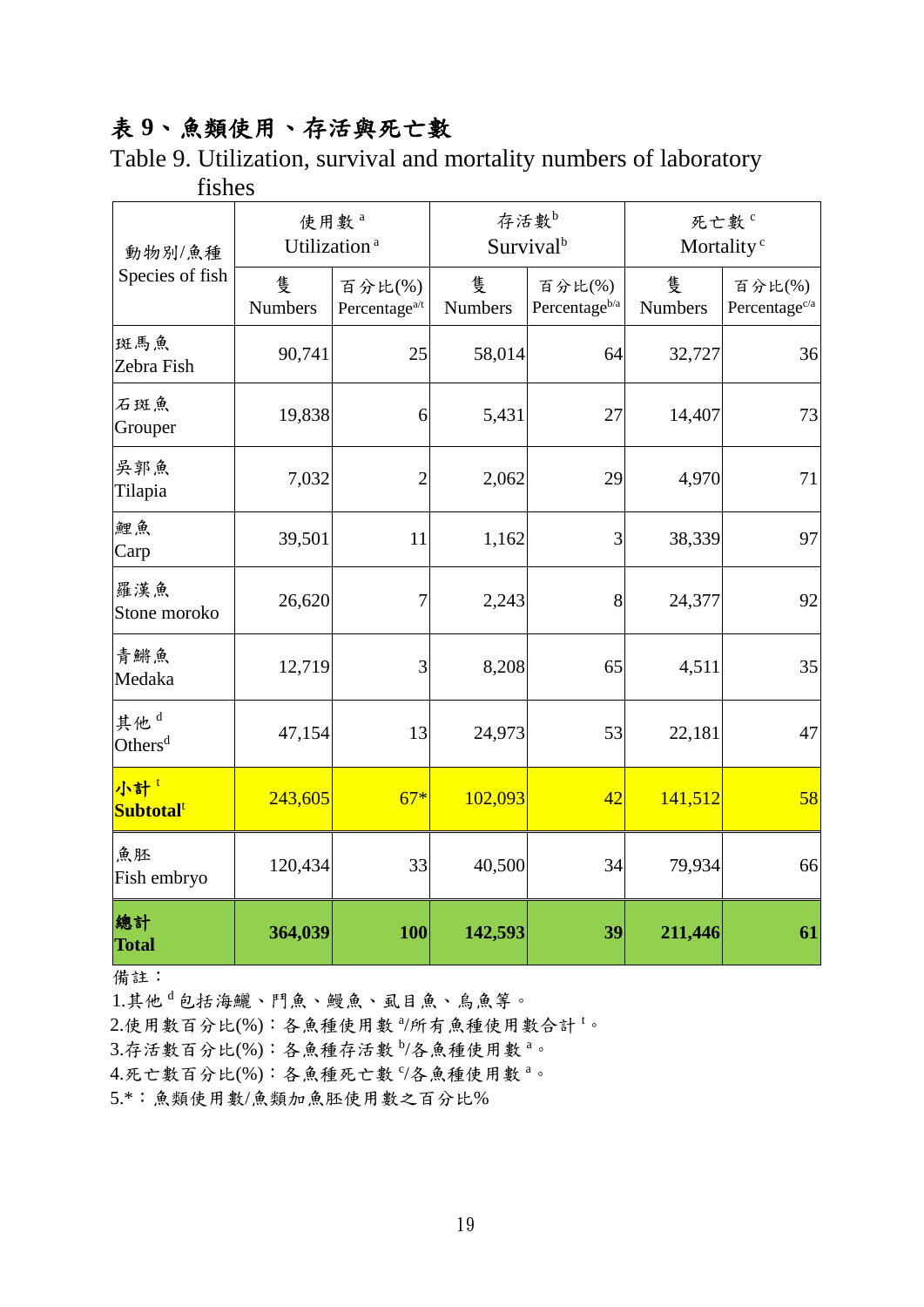# 表 **10**、實驗動物安樂死方式及數量**(**比率**)**統計

| Table 10. Methods and amount of euthanasia in laboratory animals |  |  |
|------------------------------------------------------------------|--|--|
|------------------------------------------------------------------|--|--|

| 動物別                     | Spontaneously <sup>a</sup> | 自然死亡 <sup>a</sup>          |                     | 實驗中死亡 <sup>b</sup><br>Died in the experiment <sup>b</sup> | Physical method <sup>c</sup> | 物理性安樂死。化學性安樂死。             | Chemical method <sup>d</sup> |                            | ັ∸ <i>J</i><br>Others <sup>e</sup> | "<br>其他 <sup>e</sup>       | Totalf                    | 合計!                        |
|-------------------------|----------------------------|----------------------------|---------------------|-----------------------------------------------------------|------------------------------|----------------------------|------------------------------|----------------------------|------------------------------------|----------------------------|---------------------------|----------------------------|
| Species of<br>animals   | 隻<br>Numbers               | 百分比(%)<br>Percent-<br>ages | 隻<br><b>Numbers</b> | 百分比(%)<br>Percent-<br>ages                                | 隻<br>Numbers.                | 百分比(%)<br>Percent-<br>ages | 隻<br>Numbers                 | 百分比(%)<br>Percent-<br>ages | 隻<br>Numbers.                      | 百分比(%)<br>Percent-<br>ages | 隻<br>Numbers.             | 百分比(%)<br>Percent-<br>ages |
| 囓齒類<br>Rodent           | 1,062                      | $\overline{0}$             | 30,053              | 5                                                         | 80,564                       | 14                         | 459,526                      | 81                         | $\overline{0}$                     | $\overline{0}$             | 571,205                   | 20                         |
| 兔<br>Rabbit             | 78                         | $\overline{0}$             | 134                 | $\boldsymbol{0}$                                          | 304                          | $\overline{2}$             | 17,902                       | 97                         | $\overline{0}$                     | $\overline{0}$             | 18,418                    |                            |
| 牛<br>Cattle             | 15                         | 38                         | $\overline{0}$      | $\boldsymbol{0}$                                          | 22                           | 56                         | $\overline{2}$               | 5                          | $\overline{0}$                     | $\overline{0}$             | 39                        | $\overline{0}$             |
| 犬                       | $\overline{c}$             | $\mathbf{1}$               | 17                  | 6                                                         | $\overline{0}$               | $\theta$                   | 272                          | 93                         | $\overline{0}$                     | $\overline{0}$             | 291                       | $\Omega$                   |
| Dog<br>羊<br>Sheep/Goat  | 10                         | 36                         | $\overline{0}$      | $\boldsymbol{0}$                                          | 9                            | 32                         | 9                            | 32                         | $\boldsymbol{0}$                   | $\overline{0}$             | 28                        | $\overline{0}$             |
| 鳥類<br>Bird              | 18                         | $\mathbf{1}$               | $\overline{0}$      | $\boldsymbol{0}$                                          | 618                          | 34                         | 1,189                        | 65                         | $\mathbf{0}$                       | $\overline{0}$             | 1,825                     | $\overline{0}$             |
| 豬                       | 76                         | $\mathbf{2}$               | 151                 | $\overline{\mathbf{4}}$                                   | 2,287                        | 61                         | 1,208                        | 32                         | $\boldsymbol{0}$                   | $\mathbf{0}$               | 3,722                     | $\overline{0}$             |
| Pig<br>馬<br>Horse       | $\mathbf{0}$               | $\mathbf{0}$               | $\mathbf{2}$        | 100                                                       | $\overline{0}$               | $\overline{0}$             | $\mathbf{0}$                 | $\boldsymbol{0}$           | $\overline{0}$                     | $\overline{0}$             | $\boldsymbol{2}$          | $\mathbf{0}$               |
| 鹿<br>Deer               | 1                          | 100                        | $\overline{0}$      | $\boldsymbol{0}$                                          | $\overline{0}$               | $\overline{0}$             | $\mathbf{0}$                 | $\boldsymbol{0}$           | $\overline{0}$                     | $\overline{0}$             | 1                         | $\mathbf{0}$               |
| 雪貂<br>Ferret            | $\overline{0}$             | $\mathbf{0}$               | $\theta$            | $\boldsymbol{0}$                                          | 24                           | 100                        | $\mathbf{0}$                 | $\overline{0}$             | $\overline{0}$                     | $\overline{0}$             | 24                        | $\overline{0}$             |
| 猿猴<br>Non-human Primate | 1                          | 14                         | $\overline{0}$      | $\boldsymbol{0}$                                          | $\overline{c}$               | 29                         | $\overline{\mathcal{A}}$     | 57                         | $\overline{0}$                     | $\overline{0}$             | $\tau$                    | $\mathbf{0}$               |
| 鴨<br>Duck               | 232                        | 12                         | 754                 | 39                                                        | 128                          | $\overline{7}$             | 800                          | 42                         | $\overline{0}$                     | $\overline{0}$             | 1,914                     | $\overline{0}$             |
| 雞<br>Chicken            | 521                        | $\mathbf{1}$               | 517                 | $\mathbf{1}$                                              | 2,365                        | 4                          | 12,549                       | 23                         | 38,411                             | 71                         | 54,363                    | 2                          |
| 鵝<br>Goose              | 27                         | 4                          | $\overline{0}$      | $\boldsymbol{0}$                                          | 10                           | $\overline{2}$             | 599                          | 94                         | $\boldsymbol{0}$                   | $\mathbf{0}$               | 636                       | $\overline{0}$             |
| 魚類<br>Fish              | 5,411                      | $\overline{4}$             | 22,659              | 16                                                        | 21,498                       | 15                         | 91,944                       | 65                         | $\overline{0}$                     | $\overline{0}$             | 141,512                   | 5                          |
| 兩棲類<br>Amphibia         | 66                         | 4                          | 97                  | 5                                                         | 1052                         | 56                         | 662                          | 35                         | $\overline{0}$                     | $\overline{0}$             | 1,877                     | $\Omega$                   |
| 爬蟲類<br>Reptile<br>其他    | 124                        | 29                         | 3                   | $\mathbf{1}$                                              | 300                          | 70                         | $\overline{2}$               | $\overline{0}$             | $\overline{0}$                     | $\overline{0}$             | 429                       | $\overline{0}$             |
| Other                   | 9                          | 19                         | 4                   | $\,$ 8 $\,$                                               | $\mathbf{0}$                 | $\overline{0}$             | 35                           | 73                         | $\boldsymbol{0}$                   | $\overline{0}$             | 48                        | $\overline{0}$             |
| 小計<br>Subtotal          | 7,653                      | $\mathbf{1}$               | 54,391              | $\overline{7}$                                            | 109,183                      | 14                         | 586,703                      | 74                         | 38,411                             | 5 <sub>5</sub>             | 796,341                   | 27                         |
| 雞胚<br>Chicken embryo    | 213                        | $\overline{0}$             | 15,036              | 1 <sup>1</sup>                                            | 1,537,959                    | 99                         | 160                          | $\boldsymbol{0}$           | $\boldsymbol{0}$                   |                            | 0 1,553,368               | 53                         |
| 鴨胚<br>Duck embryo       | $\boldsymbol{0}$           | $\overline{0}$             | 3,620               | $\mathbf{1}$                                              | 476,215                      | 99                         | $\mathbf{0}$                 | $\overline{0}$             | $\boldsymbol{0}$                   | $\mathbf{0}$               | 479,835                   | 16                         |
| 鵝胚<br>Goose embryo      | $\boldsymbol{0}$           | $\overline{0}$             | 1,316               | 100                                                       | $\mathbf{0}$                 | $\mathbf{0}$               | $\mathbf{0}$                 | $\overline{0}$             | $\boldsymbol{0}$                   | $\overline{0}$             | 1,316                     | $\overline{0}$             |
| 魚胚<br>Fish embryo       | 154                        | $\mathbf{0}$               | 39,000              | 49                                                        | $\boldsymbol{0}$             | $\mathbf{0}$               | 40,780                       | 51                         | $\boldsymbol{0}$                   | $\overline{0}$             | 79,934                    | $\mathfrak{Z}$             |
| 小計<br><b>Subtotal</b>   | 367                        | $\overline{0}$             | 58,972              |                                                           | 3 2,014,174                  | 95                         | 40,940                       | $\overline{2}$             | $\overline{0}$                     |                            | $0 \overline{)2,114,453}$ | 73                         |
| 總計<br><b>Total</b>      | 8,020                      |                            | 113,363             |                                                           | $4$ 2,123,357                | 73                         | 627,643                      | 22                         | 38,411                             |                            | 2,910,794                 | 100                        |

備註:

1.自然死亡 <sup>a</sup> 包括疾病、環境適應不良或電力中斷等。

2.其他 <sup>b</sup>指非屬自然死亡、實驗中死亡、物理性安樂死、化學性安樂死者。

3.自然死亡百分比(%):自然死亡數量 以各類動物死亡數合計

4.實驗中死亡百分比(%):實驗中死亡數量 3各類動物死亡數合計

5.化學性案樂死百分比(%):化學性安樂死數量 %各類動物死亡數合計!

6.物理性安樂死百分比(%): 物理性安樂死數量 9各類動物死亡數合計 f

7.合計 <sup>c</sup>百分比為各類動物死亡數/所有動物死亡總數。

8.貓實驗動物無死亡數量。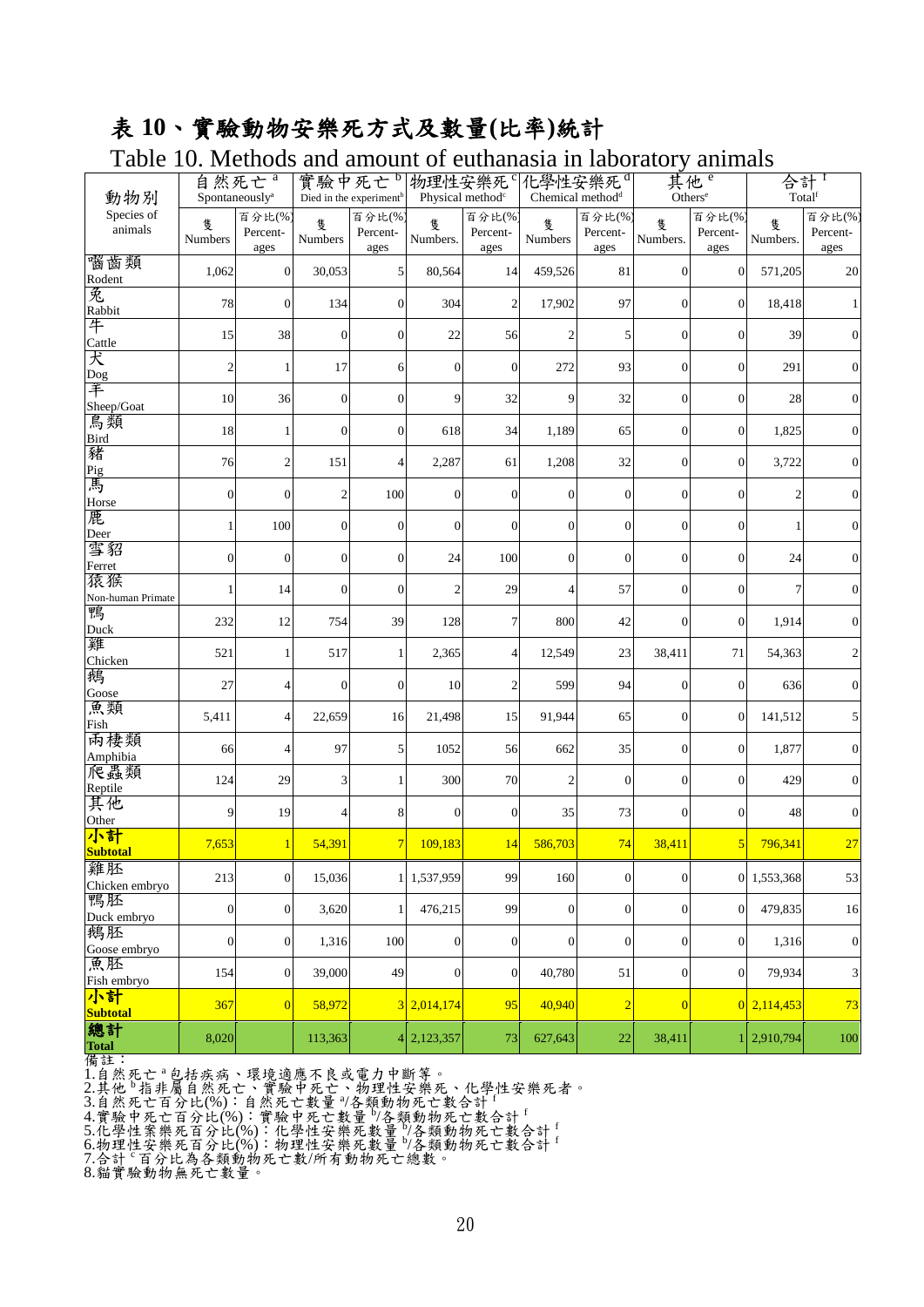#### 表 **11**、化學性安樂死方式及數量統計**-**吸入性

Table 11. Methods and amount of chemical euthanasia (inhalation)

|                              |                         |                   |                  | 単位・受           |
|------------------------------|-------------------------|-------------------|------------------|----------------|
| 動物別<br>Species of<br>animals | 二氧化碳<br>CO <sub>2</sub> | 麻醉藥<br>Anesthetic | 乙醚<br>Ether      | 總計<br>Total    |
| 囓齒類<br>Rodent                | 422,516                 | 7,931             | 186              | 430,633        |
| 兔<br>Rabbit                  | 16,612                  | $\boldsymbol{0}$  | $\boldsymbol{0}$ | 16,612         |
| 鳥類<br><b>Bird</b>            | 1,189                   | $\boldsymbol{0}$  | $\boldsymbol{0}$ | 1,189          |
| 豬<br>Pig                     | 112                     | 6                 | $\boldsymbol{0}$ | 118            |
| 鴨<br>Duck                    | 800                     | $\boldsymbol{0}$  | $\boldsymbol{0}$ | 800            |
| 雞<br>Chicken                 | 12,310                  | 239               | $\boldsymbol{0}$ | 12,549         |
| 鵝<br>Goose                   | 599                     | $\boldsymbol{0}$  | $\overline{0}$   | 599            |
| 兩棲類<br>Amphibia              | $\boldsymbol{0}$        | 54                | $\overline{0}$   | 54             |
| 爬蟲類<br>Reptile               | $\overline{2}$          | $\boldsymbol{0}$  | $\boldsymbol{0}$ | $\overline{2}$ |
| 其他<br>Others                 | $\boldsymbol{0}$        | 35                | $\boldsymbol{0}$ | 35             |
| 小計<br><b>Subtotal</b>        | 454,140                 | 8,265             | <b>186</b>       | 462,591        |
| 雞胚<br>Chicken embryo         | 160                     | $\boldsymbol{0}$  | $\boldsymbol{0}$ | 160            |
| 總計<br><b>Total</b>           | 454,300                 | 8,265             | 186              | 462,751        |

備註:牛/Cattle、犬/Dog 、羊 Sheep/Goat、馬/Horse 、鹿/Deer、雪貂 Ferret、 猿猴/Non-human Primate、貓/Cat 及鴨胚 Duck embryo、魚類 Fish、 魚胚 Fish embryo 未使用化學性-吸入法安樂死。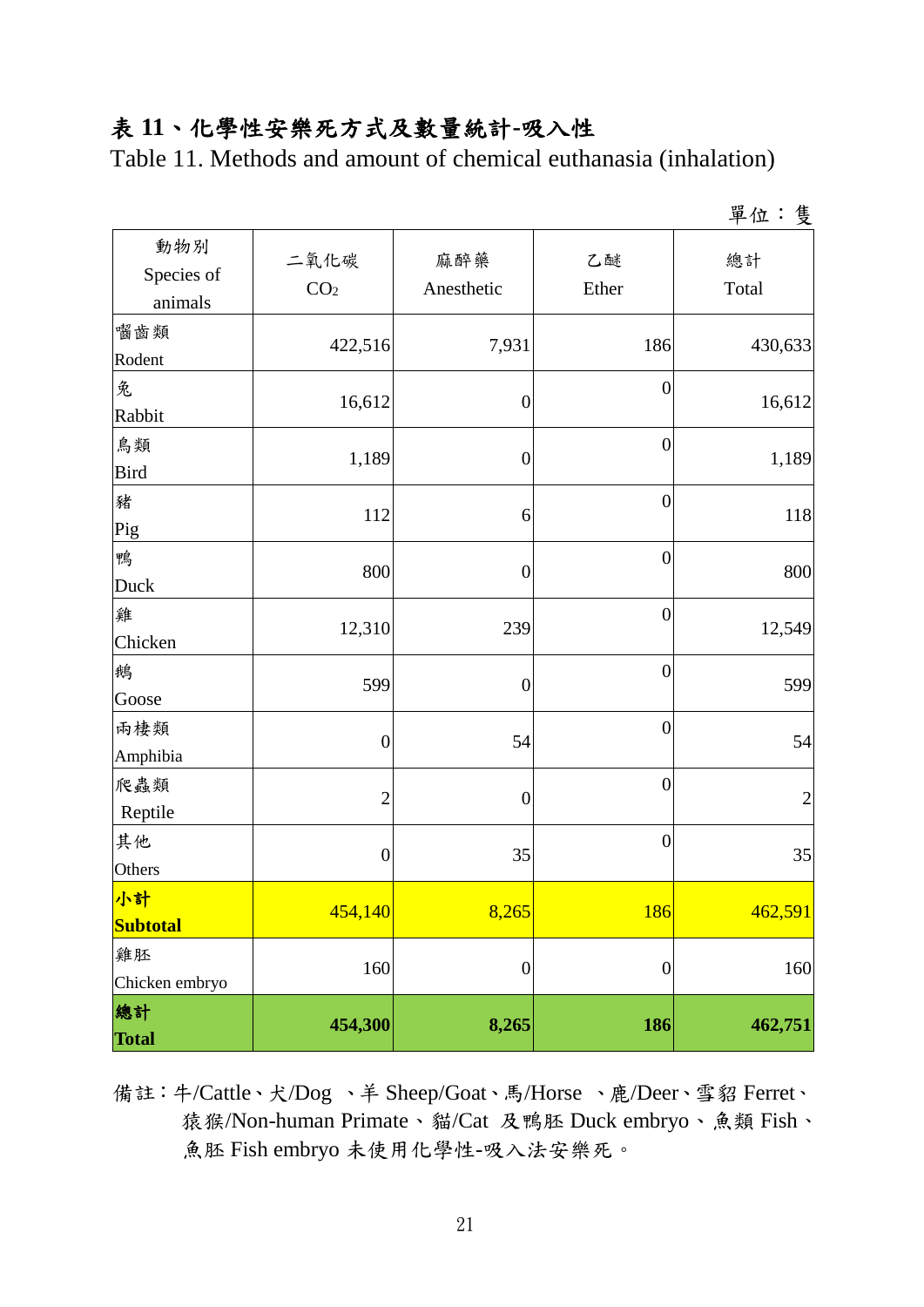# 表 **12**、化學性安樂死方式及數量統計**-**注射性

Table 12. Methods and amount of chemical euthanasia (injection)

單位:隻

| 動物別<br>Species of<br>animals | 靜脈注射<br>Barbiturate<br>注射液<br>(Intravenous<br>injection<br>/Barbiturate) | 腹腔注射<br><b>Barbiturate</b><br>注射液<br>(Intraperitoneal<br>injection/<br>Barbiturate) | 麻醉後靜脈<br>注射<br>(Chloral<br>hydrate) | 麻醉後靜脈<br>注射過量<br>KC1<br>(Intravenous<br>injection<br>KCl after<br>anesthesia) | 注射過量<br>(overdose<br>injection of<br>Ketamine+<br>Xylazine) | 其他<br>(Other<br>anesthetics) | 總計<br>(Total)    |
|------------------------------|--------------------------------------------------------------------------|-------------------------------------------------------------------------------------|-------------------------------------|-------------------------------------------------------------------------------|-------------------------------------------------------------|------------------------------|------------------|
| 囓齒類<br>Rodent                | 1,503                                                                    | 20,418                                                                              | 404                                 | 3,490                                                                         | 587                                                         | 2,491                        | 28,893           |
| 兔<br>Rabbit                  | 259                                                                      | 71                                                                                  | $\boldsymbol{0}$                    | 948                                                                           | 8                                                           | 4                            | 1,290            |
| 牛<br>Cattle                  | $\boldsymbol{0}$                                                         | $\boldsymbol{0}$                                                                    | $\boldsymbol{0}$                    | $\overline{c}$                                                                | $\boldsymbol{0}$                                            | $\boldsymbol{0}$             | $\mathbf{2}$     |
| 羊<br>Sheep/Goat              | $\overline{0}$                                                           | $\boldsymbol{0}$                                                                    | $\boldsymbol{0}$                    | $\boldsymbol{0}$                                                              | 9                                                           | $\boldsymbol{0}$             | 9                |
| 犬<br>Dog                     | 269                                                                      | $\boldsymbol{0}$                                                                    | $\boldsymbol{0}$                    | 3                                                                             | $\overline{0}$                                              | $\boldsymbol{0}$             | 272              |
| 豬<br>Pig                     | 174                                                                      | $\overline{4}$                                                                      | 70                                  | 842                                                                           | $\boldsymbol{0}$                                            | $\boldsymbol{0}$             | 1,090            |
| 猿猴<br>Non-human<br>primate   | $\overline{4}$                                                           | $\boldsymbol{0}$                                                                    | $\boldsymbol{0}$                    | $\boldsymbol{0}$                                                              | $\boldsymbol{0}$                                            | $\boldsymbol{0}$             | $\overline{4}$   |
| 鴨<br>Duck                    | $\boldsymbol{0}$                                                         | $\boldsymbol{0}$                                                                    | $\boldsymbol{0}$                    | $\boldsymbol{0}$                                                              | $\boldsymbol{0}$                                            | $\boldsymbol{0}$             | $\boldsymbol{0}$ |
| 總計<br><b>Total</b>           | 2,209                                                                    | 20,493                                                                              | 474                                 | 5,285                                                                         | 604                                                         | 2,495                        | 31,560           |

備註:鳥類/Bird、馬/Horse 、鹿/Deer、雪貂/Ferret、貓/Cat、鵝/Goose、魚類/Fish、兩棲 類/Amphibia、爬蟲類/Reptile 、雞/Chicken、鴨/Duck、雞胚/Chicken embryo、鴨胚 /Duck embryo 及魚胚/Fish embryo 未使用化學性-注射性安樂死。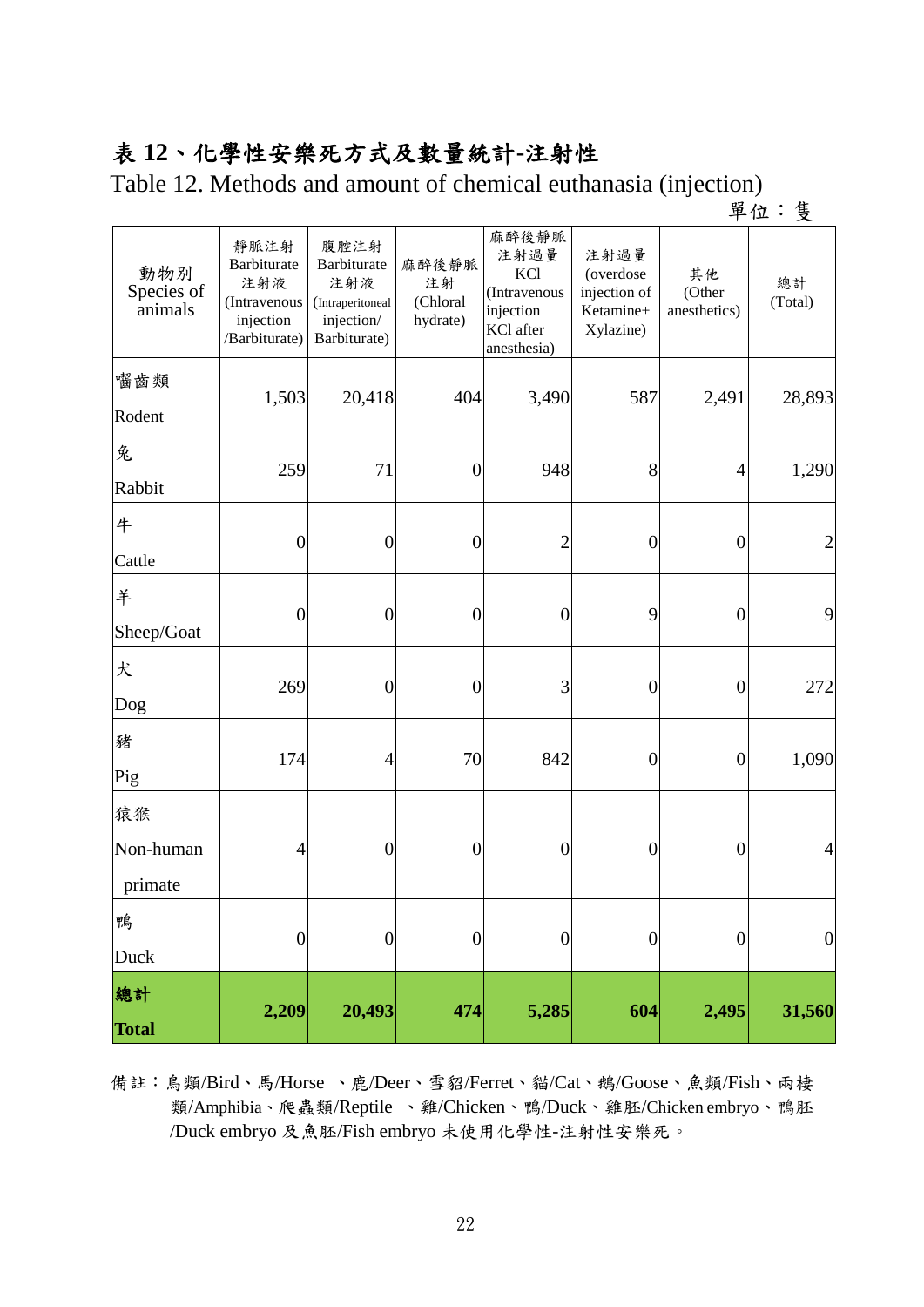# 表 **13**、化學性安樂死方式及數量統計**-**浸浴性

Table 13. Methods and amount of chemical euthanasia (immersion)

|                    |                |            |                |                | 單位:隻    |
|--------------------|----------------|------------|----------------|----------------|---------|
| 動物別                | $2-$           | <b>TMS</b> | Benzocaine     | 其他             | 總計      |
| Species of animals | Phenoxyethanol | (Tricaine  | HCl            | Other          | Total   |
|                    |                | Methane    | (Benzocaine    | anesthetics    |         |
|                    |                | Sulfonate) | Hydrochloride) |                |         |
| 魚類                 | 58,435         | 23,615     | 8,270          | 1,624          | 91,944  |
| Fish               |                |            |                |                |         |
| 兩棲類                | 591            | $\theta$   | 17             | $\theta$       | 608     |
| Amphibia           |                |            |                |                |         |
| 小計                 | 59,026         | 23,615     | 8,287          | 1,624          | 92,552  |
| <b>Subtotal</b>    |                |            |                |                |         |
| 魚胚                 | 28,780         | 12,000     | $\overline{0}$ | $\overline{0}$ | 40,780  |
| Fish embryo        |                |            |                |                |         |
| 總計                 | 87,806         | 35,615     | 8,287          | 1,624          | 133,332 |
| <b>Total</b>       |                |            |                |                |         |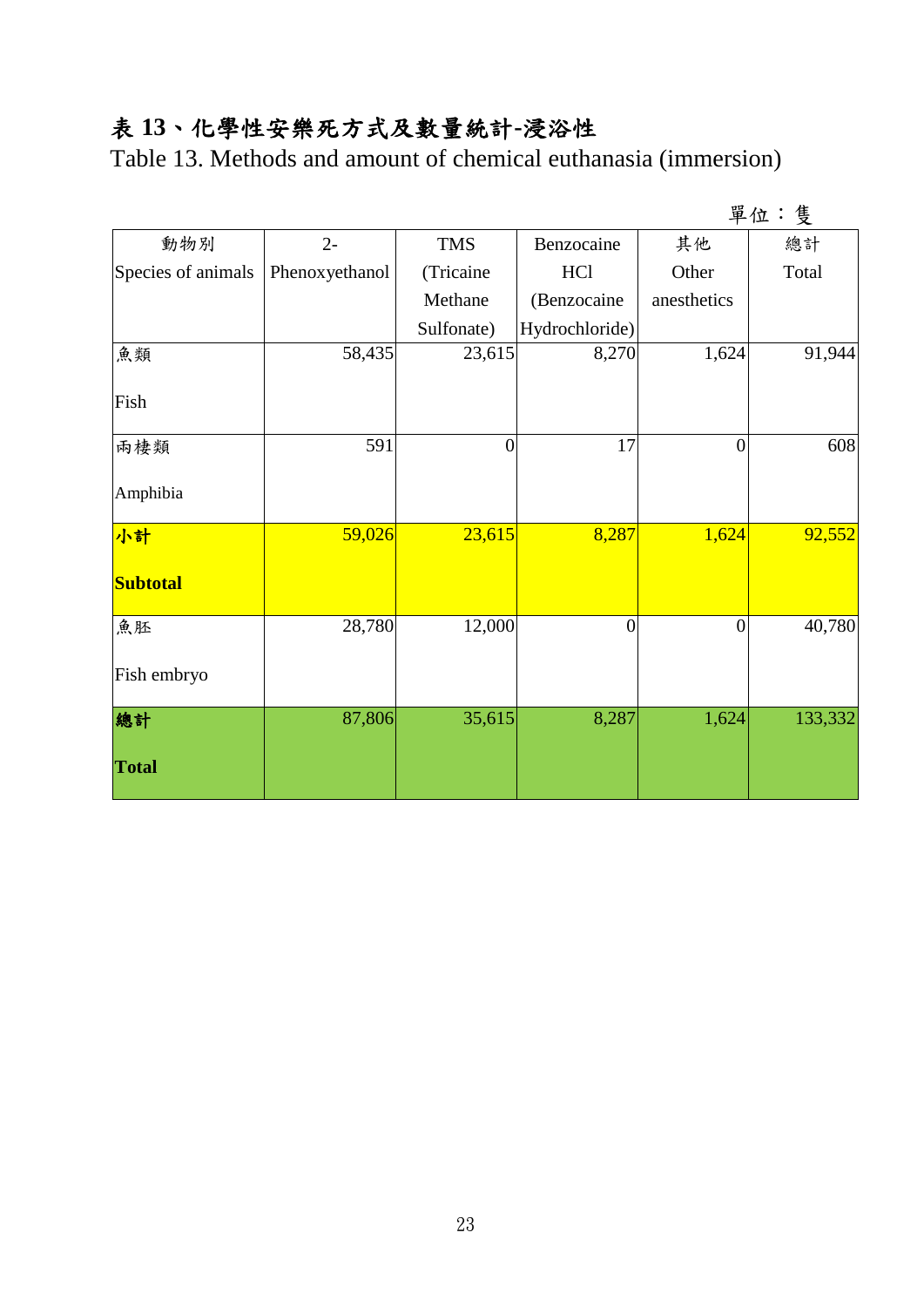# 表 **14**、物理性安樂死方式及數量統計

Table 14. Methods and amount of physical euthanasia

單位:隻

| 動物別            | 麻醉後<br>頸椎脫<br>臼  | 麻醉後<br>斷頭        | 頸椎脫<br>臼         | 斷頭             | 脊椎穿<br>刺       | 電昏後<br>放血      | 腦部近<br>距離射<br>擊  | 麻醉後<br>放血        | 冰水急<br>速致死       | 冰凍              | 其它               | 總計               |
|----------------|------------------|------------------|------------------|----------------|----------------|----------------|------------------|------------------|------------------|-----------------|------------------|------------------|
| 囓齒類<br>Rodent  | 34,605           | 8,724            | 11,137           | 2,879          | $\overline{0}$ | $\overline{0}$ | $\mathbf{0}$     | 23,219           | $\overline{0}$   | $\Omega$        | $\overline{0}$   | 80,564           |
| 兔              | $\boldsymbol{0}$ | $\overline{0}$   | $\boldsymbol{0}$ | $\Omega$       | $\overline{0}$ | $\theta$       | $\boldsymbol{0}$ | 304              | $\boldsymbol{0}$ | $\Omega$        | $\overline{0}$   | 304              |
| Rabbit         |                  |                  |                  |                |                |                |                  |                  |                  |                 |                  |                  |
| 牛              | $\overline{0}$   |                  | $\overline{0}$   | $\Omega$       | $\overline{0}$ | $\theta$       | 22               | $\overline{0}$   | $\boldsymbol{0}$ | $\theta$        | $\overline{0}$   | 22               |
| Cattle         |                  |                  |                  |                |                |                |                  |                  |                  |                 |                  |                  |
| 羊              | $\overline{0}$   | $\overline{0}$   | $\overline{0}$   | $\theta$       | $\overline{0}$ | 9              |                  | $\boldsymbol{0}$ | $\boldsymbol{0}$ | $\theta$        | $\overline{0}$   | 9                |
| Sheep/Goat     |                  |                  |                  |                |                |                |                  |                  |                  |                 |                  |                  |
| 鳥類             | $\mathbf{0}$     | $\overline{0}$   | 530              | 88             | $\overline{0}$ | $\theta$       | $\boldsymbol{0}$ | $\overline{0}$   | $\boldsymbol{0}$ | $\theta$        | $\overline{0}$   | 618              |
| Bird           |                  |                  |                  |                |                |                |                  |                  |                  |                 |                  |                  |
| 豬              | $\overline{0}$   | $\theta$         | $\boldsymbol{0}$ | 9              | $\overline{0}$ | 1,022          | $\boldsymbol{0}$ | 241              | $\overline{0}$   | $\theta$        | 1,015            | 2,287            |
| Pig            |                  |                  |                  |                |                |                |                  |                  |                  |                 |                  |                  |
| 雪貂             | $\boldsymbol{0}$ | $\mathbf{0}$     | $\boldsymbol{0}$ | $\overline{0}$ | $\overline{0}$ | $\overline{0}$ | $\boldsymbol{0}$ | 24               | $\boldsymbol{0}$ | $\theta$        | $\boldsymbol{0}$ | 24               |
| Ferret         |                  |                  |                  |                |                |                |                  |                  |                  |                 |                  |                  |
| 猿猴             | $\overline{0}$   | $\overline{0}$   | $\overline{0}$   | $\Omega$       | $\theta$       | $\theta$       | $\boldsymbol{0}$ | $\overline{c}$   | $\overline{0}$   | $\Omega$        | $\theta$         | $\overline{c}$   |
| Non-human      |                  |                  |                  |                |                |                |                  |                  |                  |                 |                  |                  |
| Primate        |                  |                  |                  |                |                |                |                  |                  |                  |                 |                  |                  |
| 鴨              | $\overline{0}$   | $\Omega$         | $\overline{0}$   | $\Omega$       | $\theta$       | 128            | $\boldsymbol{0}$ | $\overline{0}$   | $\overline{0}$   | $\theta$        | $\theta$         | 128              |
| Duck           |                  |                  |                  |                |                |                |                  |                  |                  |                 |                  |                  |
| 雞              | $\boldsymbol{0}$ | 134              | 288              | $\Omega$       | $\overline{0}$ | 1,927          | $\boldsymbol{0}$ |                  | $\boldsymbol{0}$ | $\theta$        | 16               | 2,365            |
| Chicken        |                  |                  |                  |                |                |                |                  |                  |                  |                 |                  |                  |
| 鵣              | $\overline{0}$   | $\overline{0}$   | $\boldsymbol{0}$ | $\Omega$       | $\overline{0}$ | 10             | $\boldsymbol{0}$ |                  | $\boldsymbol{0}$ | $\Omega$        | $\overline{0}$   | 10               |
| Goose          |                  |                  |                  |                |                |                |                  |                  |                  |                 |                  |                  |
| 魚類             | $\boldsymbol{0}$ | $\boldsymbol{0}$ | $\boldsymbol{0}$ | 1,571          |                | $\theta$       | $\boldsymbol{0}$ |                  | 3,937            | 3,310           | 12,680           | 21,498           |
| Fish           |                  |                  |                  |                |                |                |                  |                  |                  |                 |                  |                  |
| 兩棲類            | 20               | $\mathbf{0}$     | $\boldsymbol{0}$ |                | 1,032          | $\overline{0}$ | $\boldsymbol{0}$ |                  | $\overline{0}$   | $\Omega$        | $\overline{0}$   | 1,052            |
| Amphibia       |                  |                  |                  |                |                |                |                  |                  |                  |                 |                  |                  |
| 爬蟲類            | $\overline{0}$   | $\theta$         | $\overline{0}$   | 200            |                | $\theta$       | $\boldsymbol{0}$ |                  | $\overline{0}$   | 100             | $\theta$         | 300              |
| Reptile        |                  |                  |                  |                |                |                |                  |                  |                  |                 |                  |                  |
| 小計             | 34,625           | 8,858            | 1,1955           | 4,747          | 1,032          | 3,096          | 22               | 23,660           | 3,937            | 3,410           | 13,711           | 109,183          |
| Subtotal       |                  |                  |                  |                |                |                |                  |                  |                  |                 |                  |                  |
| 雞胚             | $\overline{0}$   | $\overline{0}$   | $\mathbf{0}$     | 1,590          | $\overline{0}$ | $\overline{0}$ | $\boldsymbol{0}$ | $\overline{0}$   |                  | 0 1,536,369     |                  | 0 1,537,959      |
| Chicken embryo |                  |                  |                  |                |                |                |                  |                  |                  |                 |                  |                  |
| 鴨胚             | $\theta$         | $\theta$         | $\mathbf 0$      | $\Omega$       | $\theta$       | $\theta$       | $\boldsymbol{0}$ | $\overline{0}$   | $\Omega$         | 476,215         | $\theta$         | 476,215          |
| Duck embryo    |                  |                  |                  |                |                |                |                  |                  |                  |                 |                  |                  |
| 小計             | $\overline{0}$   | $\overline{0}$   | $\overline{0}$   | 1,590          | $\overline{0}$ | $\overline{0}$ | $\overline{0}$   | $\overline{0}$   |                  | $0$ 2,012,584   |                  | 0 2,014,174      |
| Subtotal       |                  |                  |                  |                |                |                |                  |                  |                  |                 |                  |                  |
| 總計             | 34,625           | 8,858            | 11,955           | 6,337          | 1,032          | 3,096          | 22               | 23,660           |                  | 3,937 2,015,994 |                  | 13,711 2,123,357 |
| <b>Total</b>   |                  |                  |                  |                |                |                |                  |                  |                  |                 |                  |                  |

備註:

1. 本年度犬/Dog 、馬/Horse 、鹿/Deer、貓/Cat 及其他/Others 動物未使用物理性方法安樂死。 2. 物理性死亡方式中英文對照:

麻醉後頸椎脫臼 Cervical dislocation after anesthesia; 麻醉後斷頭 Decapitation after anesthesia; 頸椎脫臼 Cervical dislocation; 斷頭 Decapitation;脊椎穿刺 pithing of the spinal cord ; 電昏後 放血 Exsanguination after electrocution ; 腦部近距離射擊 Gunshot; 麻醉後放血 Bleeding after anesthesia; 冰水急速致死 Rapid Chilling; 冰凍 Freeze;其它 Others; 總計 Total

3. 本年度無實驗動物使用頭部敲擊 Captive bolt 安樂死。

4. 本年度起頸靜脈放血(118 隻囓齒類及 12 隻兔)併入麻醉後放血數量。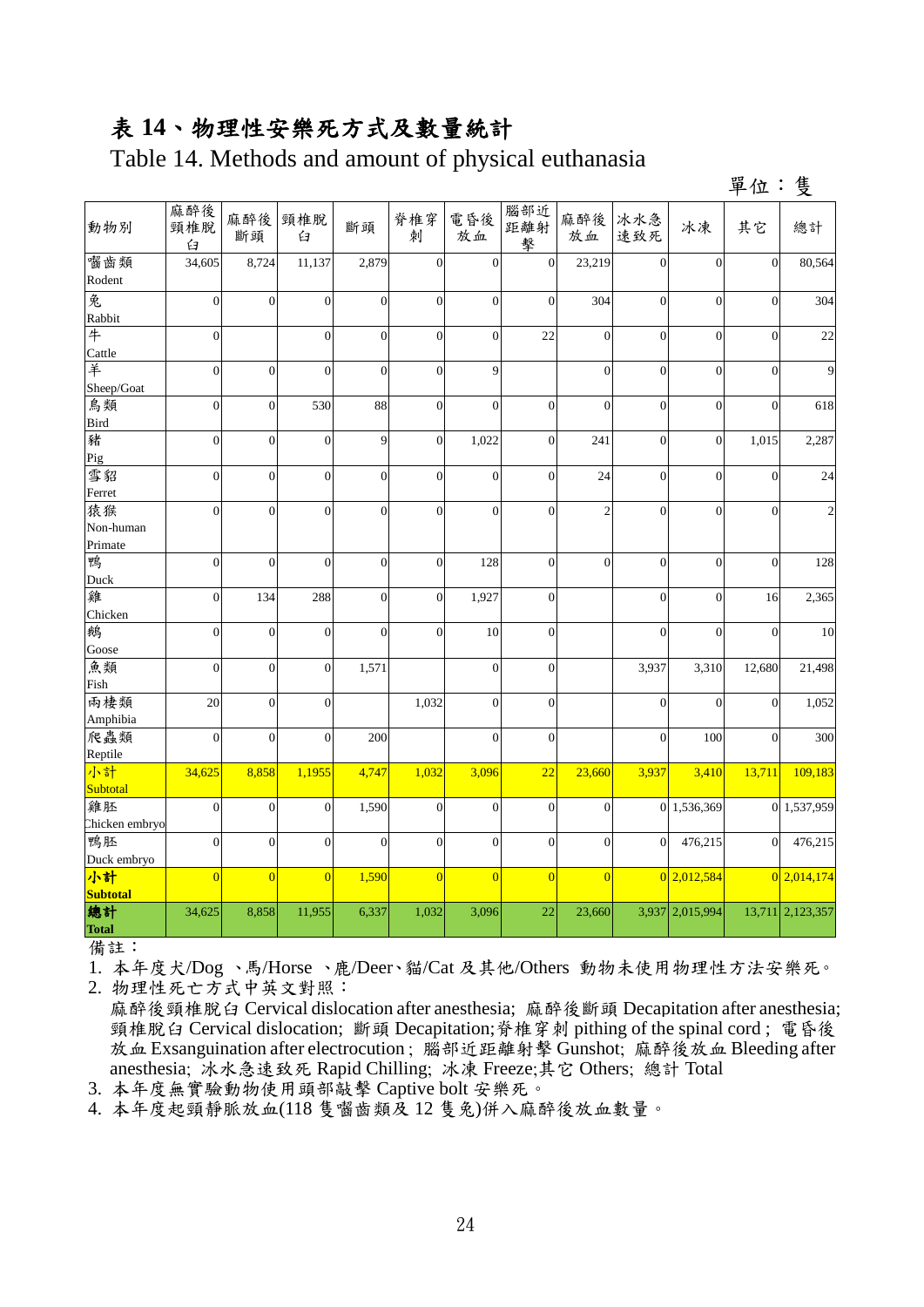# 貳、96~105 年度實驗動物使用情 形統計分析 Statistics of animal utilization from 2007 to 2016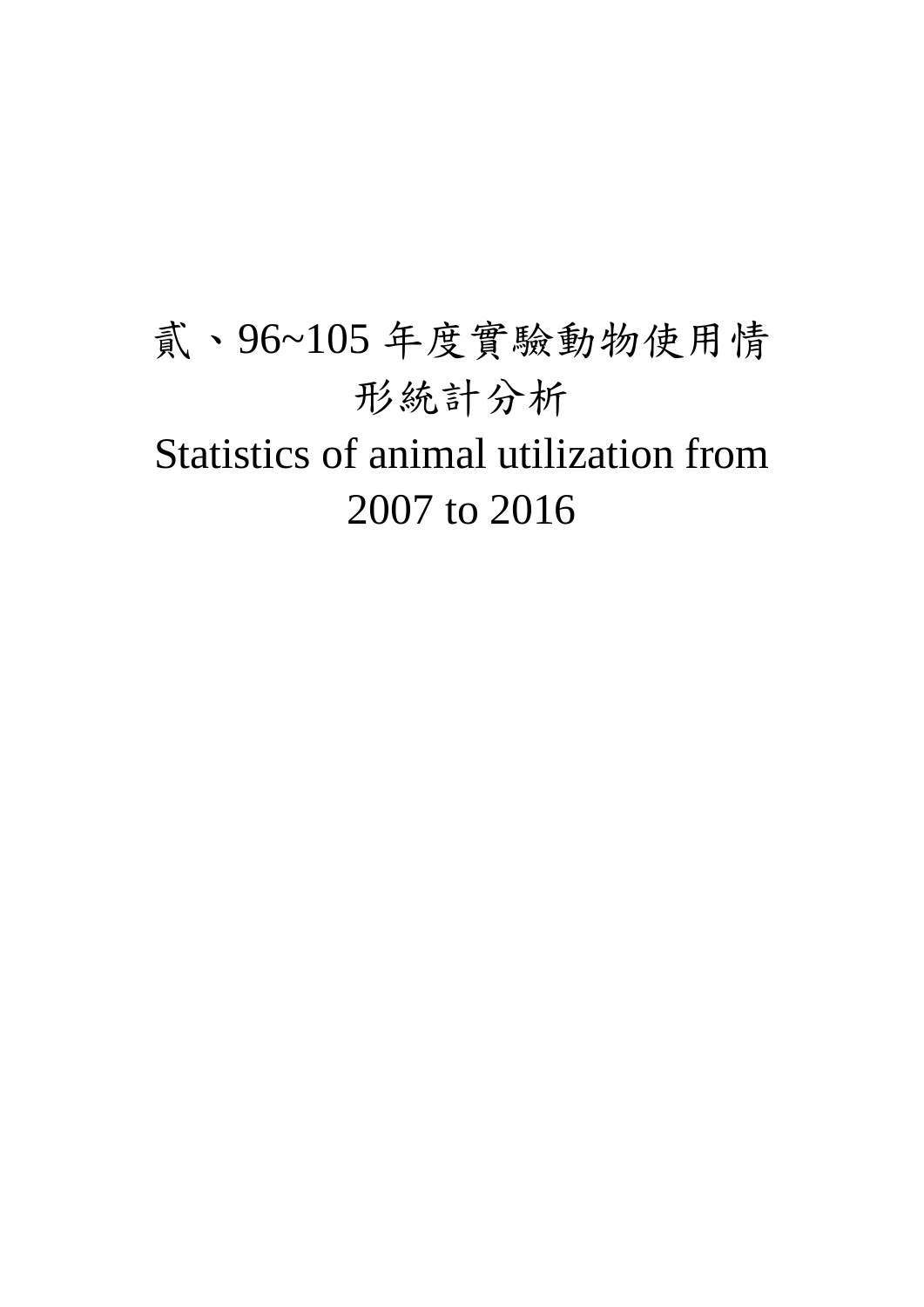#### 表 **15**、**96~105** 年度實驗動物使用數與死亡數

Table 15. Utilization and mortality numbers of laboratory animals from 2007 to 2016

| 年度   | 使用數         | 死亡數       | 死亡率                    |
|------|-------------|-----------|------------------------|
| Year | Utilization | Mortality | Ratio of mortality (%) |
| 96   | 976,605     | 825,221   | 84                     |
| 97   | 840,543     | 680,841   | 81                     |
| 98   | 1,526,725   | 772,248   | 51                     |
| 99   | 1,300,042   | 997,800   | 77                     |
| 100  | 1,009,786   | 663,391   | 66                     |
| 101  | 1,082,627   | 893,264   | 83                     |
| 102  | 1,314,723   | 1,093,374 | 83                     |
| 103  | 1,266,382   | 889,536   | 70                     |
| 104  | 1,589,310   | 847,717   | 53                     |
| 105  | 3,926,711   | 3,481,997 | 89                     |

備註: 民國 96年代表西元 2007年, 依此類推。(Chinese year 96 is 2007 A.D., and so on)



圖 **9**、**96~105** 年度實驗動物使用數與死亡數分布。

Figure 9. Bar chart of utilization and mortality numbers of laboratory animals from 2007 to 2016.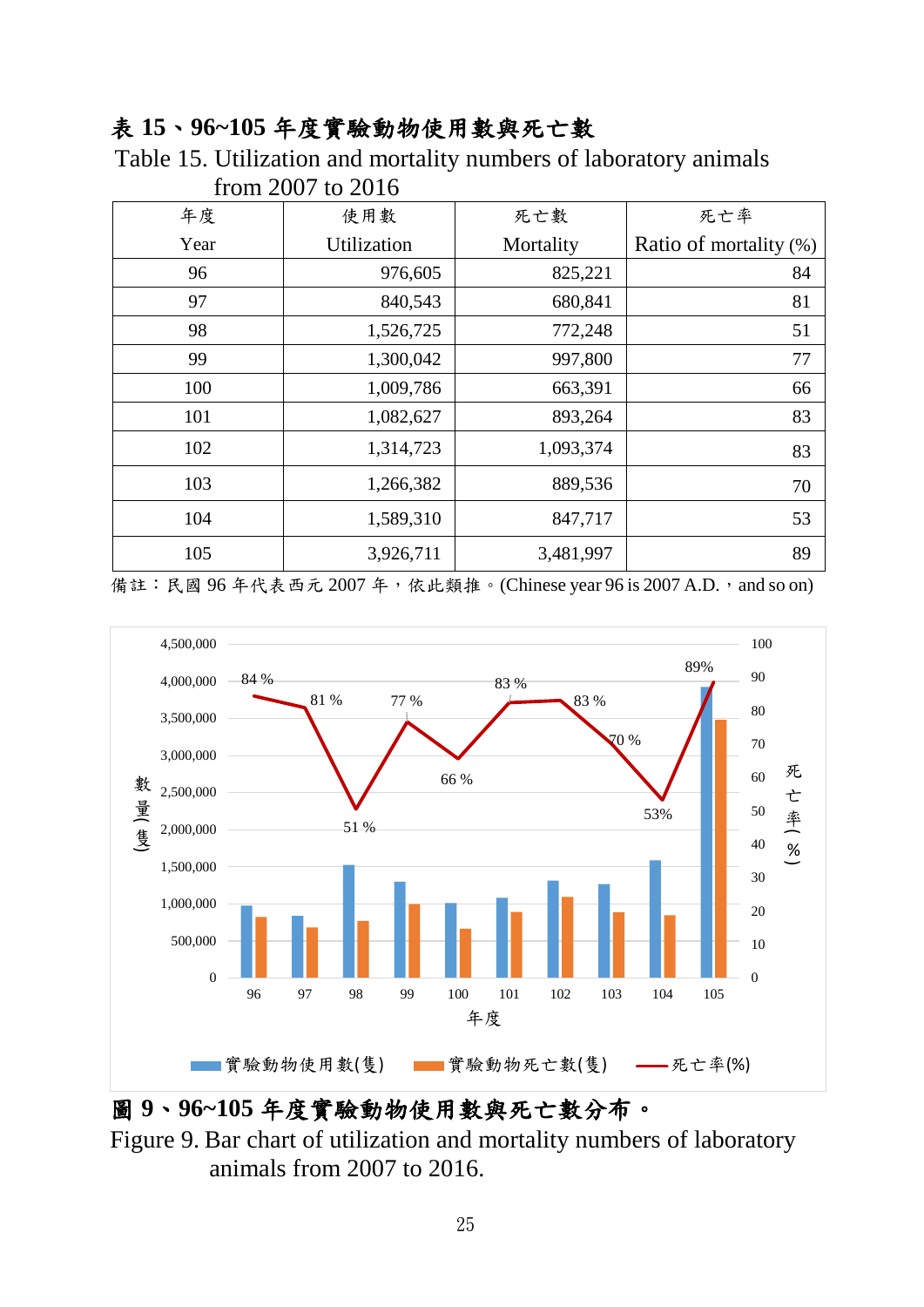# 表 **16**、**96~105** 年度囓齒類動物使用數與死亡數

Table 16. Utilization and mortality numbers of rodent from 2007 to 2016

| 年度   | 使用數         | 死亡數       | 死亡率                       |
|------|-------------|-----------|---------------------------|
| Year | Utilization | Mortality | Ratio of mortality $(\%)$ |
| 96   | 750,451     | 683,531   | 91                        |
| 97   | 663,338     | 583,360   | 88                        |
| 98   | 1,266,555   | 583,542   | 46                        |
| 99   | 860,425     | 731,161   | 85                        |
| 100  | 620,953     | 454,720   | 73                        |
| 101  | 696,092     | 647,344   | 93                        |
| 102  | 906,335     | 808,931   | 89                        |
| 103  | 667,132     | 522,741   | 78                        |
| 104  | 678,520     | 552,523   | 81                        |
| 105  | 699,733     | 571,205   | 82                        |

備註: 民國 96年代表西元 2007年, 依此類推。(Chinese year 96 is 2007 A.D., and so on)



# 圖 **10**、**96~105** 年度囓齒類動物使用數與死亡數分布

Figure 10. Bar chart of utilization and mortality numbers of rodent from 2007 to 2016.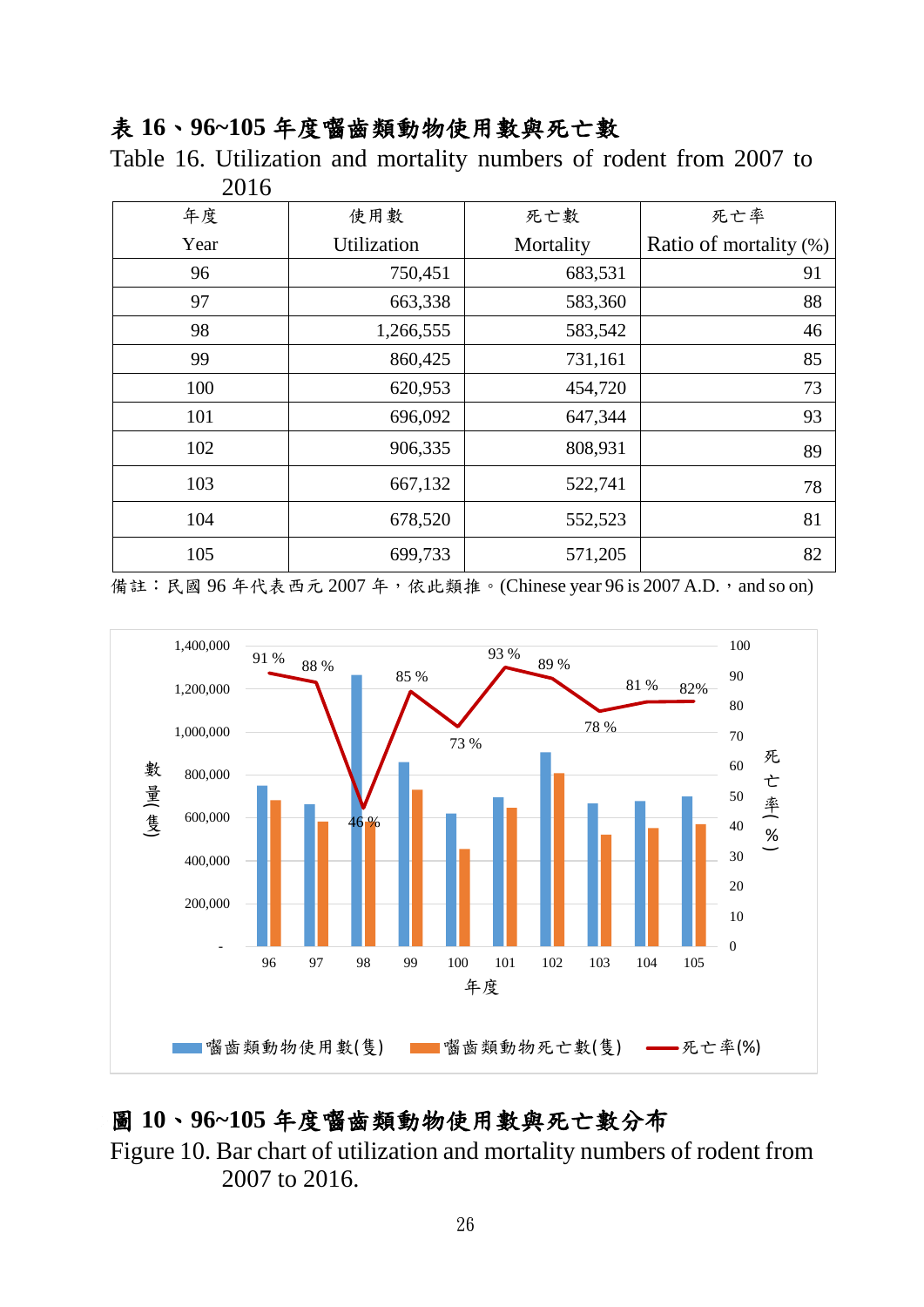#### 表 **17**、**96~105** 年度兔使用數與死亡數

Table 17. Utilization and mortality numbers of rabbits from 2007 to 2016

| 年度   | 使用數                | 死亡數       | 死亡率                    |
|------|--------------------|-----------|------------------------|
| Year | <b>Utilization</b> | Mortality | Ratio of mortality (%) |
| 96   | 14,659             | 13,188    | 90                     |
| 97   | 16,041             | 13,368    | 83                     |
| 98   | 23,794             | 22,211    | 93                     |
| 99   | 17,744             | 16,624    | 94                     |
| 100  | 15,660             | 12,155    | 78                     |
| 101  | 14,335             | 12,308    | 86                     |
| 102  | 16,613             | 14,088    | 85                     |
| 103  | 19,821             | 17,442    | 88                     |
| 104  | 20,911             | 18,307    | 88                     |
| 105  | 20,837             | 18,418    | 88                     |

備註: 民國 96年代表西元 2007年, 依此類推。(Chinese year 96 is 2007 A.D., and so on)



#### 圖 **11**、**96~105** 年度兔使用數與死亡數分布。

Figure 11. Bar chart of utilization and mortality numbers of rabbits from 2007 to 2016.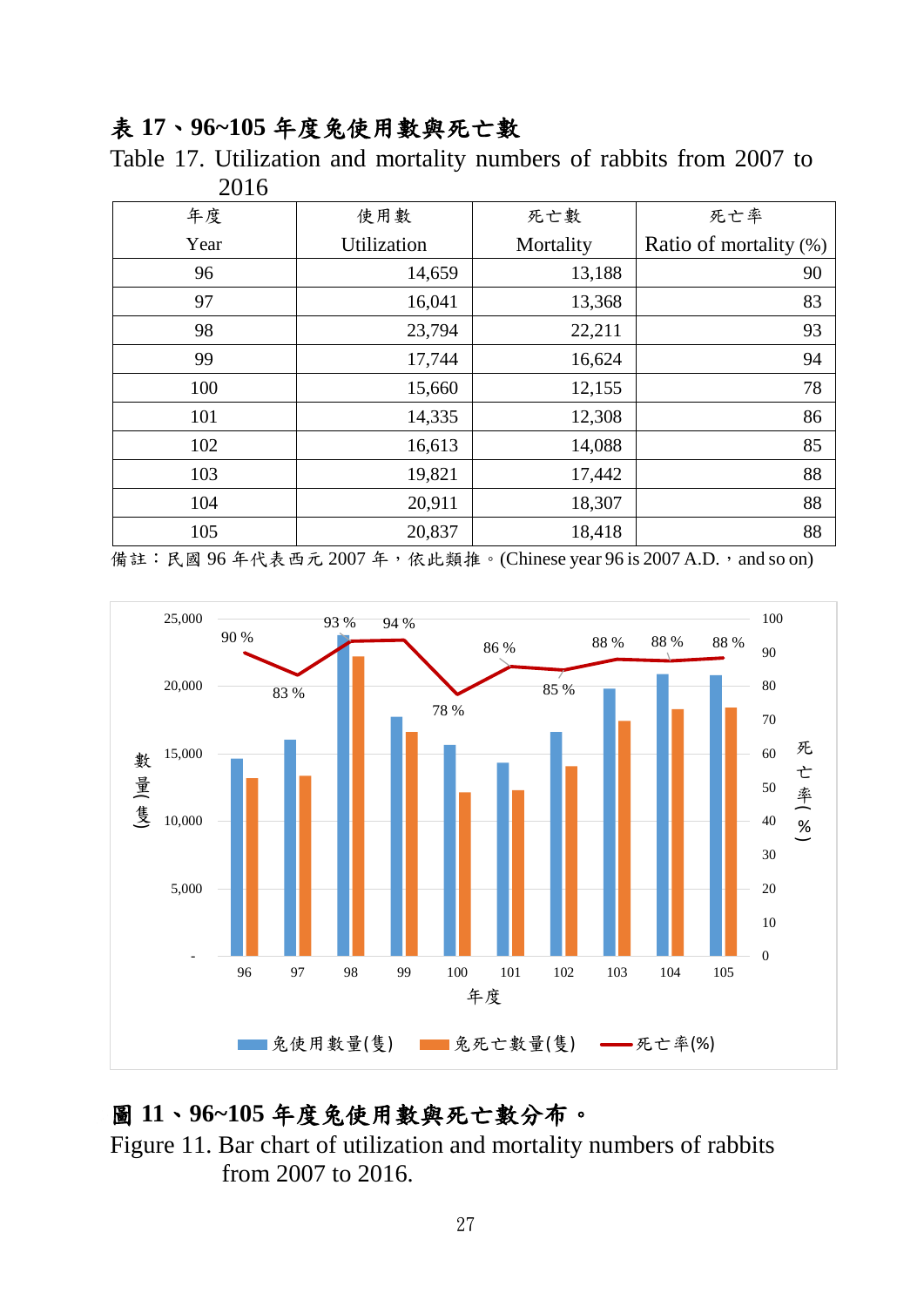#### 表 **18**、**96~105** 年度犬使用數與死亡數

| 2010 |                    |           |                        |  |
|------|--------------------|-----------|------------------------|--|
| 年度   | 使用數                | 死亡數       | 死亡率                    |  |
| Year | <b>Utilization</b> | Mortality | Ratio of mortality (%) |  |
| 96   | 309                | 99        | 32                     |  |
| 97   | 247                | 126       | 51                     |  |
| 98   | 291                | 152       | 52                     |  |
| 99   | 247                | 117       | 47                     |  |
| 100  | 349                | 147       | 42                     |  |
| 101  | 453                | 202       | 45                     |  |
| 102  | 660                | 149       | 23                     |  |
| 103  | 1,364              | 133       | 10                     |  |
| 104  | 1,084              | 163       | 15                     |  |
| 105  | 1,848              | 291       | 16                     |  |

Table 18. Utilization and mortality numbers of dogs from 2007 to 2016.

備註:

1.民國 96年代表西元 2007年, 依此類推。(Chinese year 96 is 2007 A.D., and so on) 2.105 年 1,848 隻犬,1,325 隻為動物醫院門診病例(佔 72%),實驗後由飼主攜回。



#### 圖 **12**、**96~105** 年度犬使用數與死亡數分布。

Figure 12. Bar chart of utilization and mortality numbers of dogs from 2007 to 2016.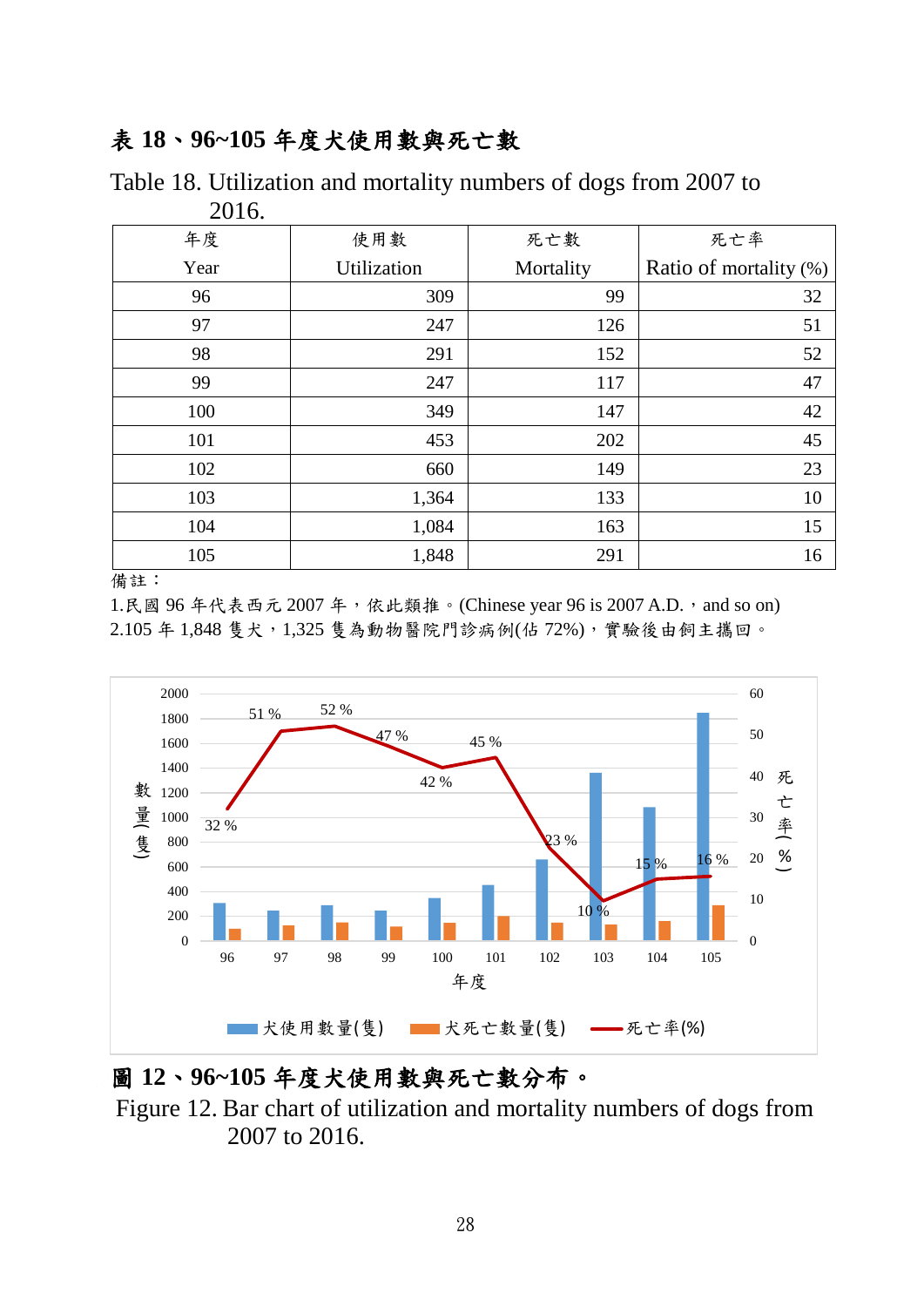#### 表 **19**、**96~105** 年度貓使用數與死亡數

Table 19. Utilization and mortality numbers of cats from 2007 to 2016.

|      | 2010.          |                  |                        |
|------|----------------|------------------|------------------------|
| 年度   | 使用數            | 死亡數              | 死亡率                    |
| Year | Utilization    | Mortality        | Ratio of mortality (%) |
| 96   | $\overline{4}$ | $\mathbf{1}$     | 25                     |
| 97   | 30             | 30               | 100                    |
| 98   | 39             | 34               | 87                     |
| 99   | 130            | 30               | 23                     |
| 100  | 188            | 96               | 51                     |
| 101  | 176            | 92               | 52                     |
| 102  | 93             | $\boldsymbol{0}$ | $\overline{0}$         |
| 103  | 135            | $\overline{2}$   | 1                      |
| 104  | 425            | $\overline{0}$   | $\overline{0}$         |
| 105  | 550            | $\overline{0}$   | $\overline{0}$         |

備註:

1.民國 96年代表西元 2007年, 依此類推。(Chinese year 96 is 2007A.D., and so on) 2. 105 年度之貓使用量,全數為門診病例,監測後由飼主帶回。





Figure 13. Bar chart of utilization and mortality numbers of cats from 2007 to 2016.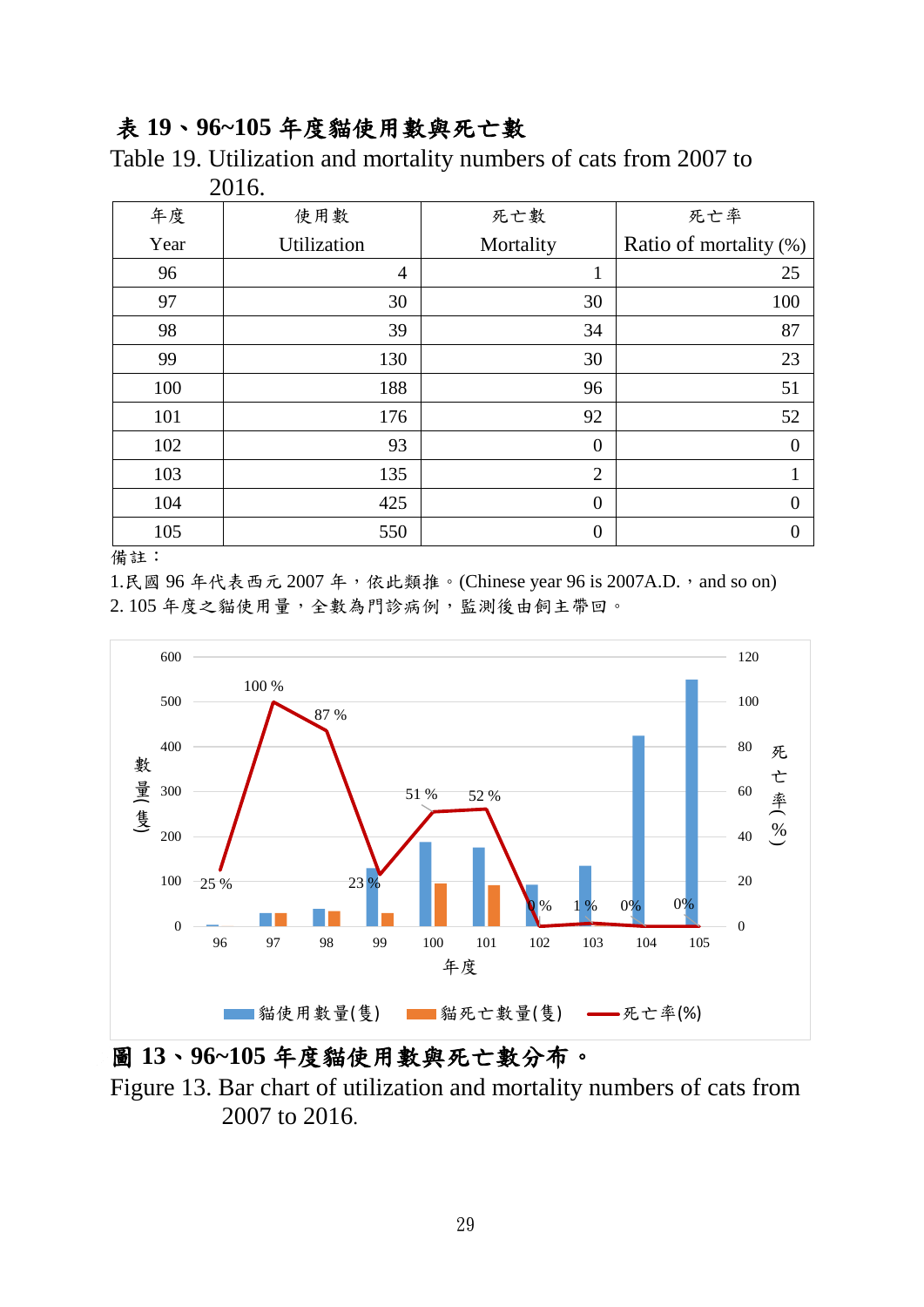#### 表 **20**、**96~105** 年度猿猴使用數與死亡數

Table 20. Utilization and mortality numbers of non-human primates from 2007 to 2016

| 年度   | 使用數         | 死亡數            | 死亡率                       |
|------|-------------|----------------|---------------------------|
| Year | Utilization | Mortality      | Ratio of mortality $(\%)$ |
| 96   | 94          | 4              | 4                         |
| 97   | 51          | 19             | 37                        |
| 98   | 71          | 19             | 27                        |
| 99   | 28          | 6              | 21                        |
| 100  | 78          | $\overline{2}$ | 3                         |
| 101  | 89          |                |                           |
| 102  | 55          |                | $\overline{2}$            |
| 103  | 96          | 6              | 6                         |
| 104  | 45          | 4              | 9                         |
| 105  | 40          | 7              | 18                        |

備註:

1.民國 96年代表西元 2007年, 依此類推。(Chinese year 96 is 2007 A.D., and so on)



# 圖 **14**、**96~105** 年度猿猴使用數與死亡數分布。

Figure 14. Bar chart of utilization and mortality numbers of nonhuman primates from 2007 to 2016.